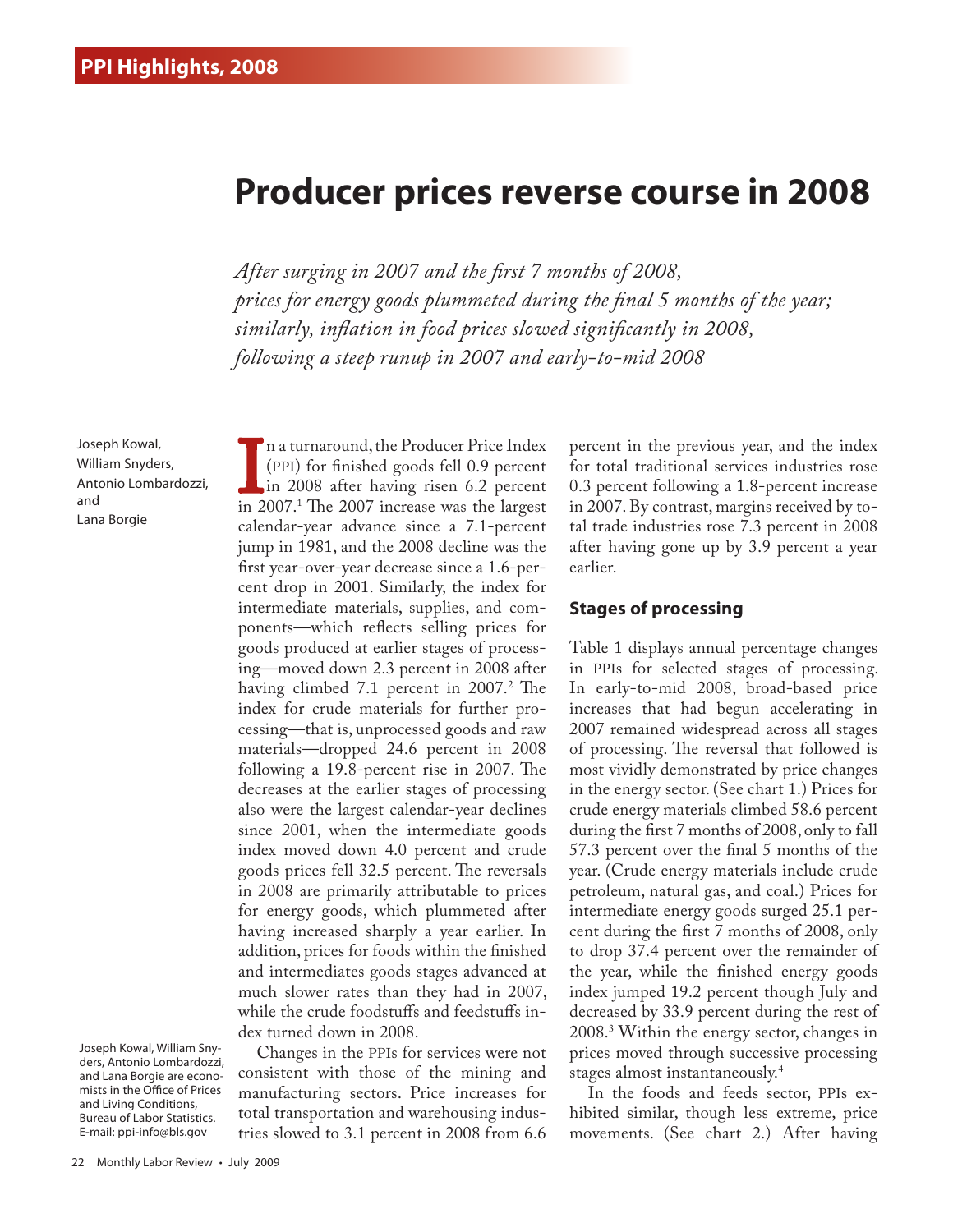| Table 1.<br>Annual percentage changes in Producer Price Indexes for selected stages of processing, 2004-08 |        |      |         |               |         |                                        |                                        |
|------------------------------------------------------------------------------------------------------------|--------|------|---------|---------------|---------|----------------------------------------|----------------------------------------|
| Index                                                                                                      | 2004   | 2005 | 2006    | 2007          | 2008    | <b>Dec. 07</b><br>to<br><b>Jul. 08</b> | <b>Jul. 08</b><br>to<br><b>Dec. 08</b> |
|                                                                                                            | 4.2    | 5.4  | 1.1     | 6.2           | $-0.9$  | 6.8                                    | $-7.5$                                 |
|                                                                                                            | 3.1    | 1.7  | 1.7     | 7.6           | 3.2     | 4.9                                    | $-1.4$                                 |
|                                                                                                            | 13.4   | 23.9 | $-2.0$  | 17.8          | $-20.3$ | 19.2                                   | $-33.9$                                |
| Finished goods less foods and energy                                                                       | 2.3    | 1.4  | 2.0     | 2.0           | 4.5     | 2.7                                    | 1.7                                    |
| Finished consumer goods, excluding                                                                         |        |      |         |               |         |                                        |                                        |
|                                                                                                            | 2.2    | 1.6  | 1.8     | 2.4           | 4.6     | 2.8                                    | 1.7                                    |
|                                                                                                            | 2.4    | 1.2  | 2.3     | 1.4           | 4.3     | 2.5                                    | 1.8                                    |
|                                                                                                            |        |      |         |               |         |                                        |                                        |
| Intermediate materials, supplies,                                                                          |        |      |         |               |         |                                        |                                        |
|                                                                                                            | 9.2    | 8.6  | 2.8     | 7.1           | $-2.3$  | 13.4                                   | $-14.1$                                |
|                                                                                                            | $-2.3$ | 2.4  | 4.7     | 17.2          | 2.0     | 17.8                                   | $-13.4$                                |
|                                                                                                            | 15.8   | 26.2 | $-3.3$  | 19.8          | $-21.4$ | 25.1                                   | $-37.4$                                |
| Intermediate materials less foods                                                                          |        |      |         |               |         |                                        |                                        |
|                                                                                                            | 8.3    | 4.8  | 4.5     | 3.3           | 2.9     | 9.6                                    | $-6.1$                                 |
| Materials for nondurable manufacturing                                                                     | 13.7   | 8.9  | 1.2     | 12.8          | $-5.2$  | 20.3                                   | $-21.1$                                |
| Materials for durable manufacturing                                                                        | 18.3   | 5.9  | 12.5    | 1.7           | $-5.1$  | 16.3                                   | $-18.4$                                |
| Materials and components                                                                                   |        |      |         |               |         |                                        |                                        |
|                                                                                                            | 10.1   | 6.1  | 4.3     | 2.0           | 7.5     | 8.3                                    | $-.8$                                  |
| Components for manufacturing                                                                               | 2.1    | 1.8  | 4.1     | $\mathcal{A}$ | 3.7     | 3.2                                    | $\mathcal{A}$                          |
| Supplies to nonmanufacturing industries,                                                                   |        |      |         |               |         |                                        |                                        |
|                                                                                                            | 5.7    | 3.4  | 3.0     | 2.2           | 5.6     | 6.5                                    | $-.7$                                  |
| Crude materials for further processing                                                                     | 17.4   | 21.1 | $-4.7$  | 19.8          | $-24.6$ | 34.9                                   | $-43.9$                                |
|                                                                                                            | $-2.6$ | 1.6  | 2.8     | 24.9          | $-14.5$ | 8.5                                    | $-20.7$                                |
|                                                                                                            | 35.9   | 42.2 | $-15.7$ | 16.2          | $-32.5$ | 58.6                                   | $-57.3$                                |
| Crude nonfood materials less energy                                                                        | 20.5   | 5.2  | 17.0    | 15.6          | $-24.1$ | 31.8                                   | $-42.4$                                |
|                                                                                                            |        |      |         |               |         |                                        |                                        |
|                                                                                                            |        |      |         |               |         |                                        |                                        |
|                                                                                                            | (1)    | (1)  | (1)     | 3.9           | 7.3     | 5.0                                    | 2.2                                    |
| Transportation and warehousing industries                                                                  | (1)    | (1)  | (1)     | 6.6           | 3.1     | 8.8                                    | $-5.3$                                 |
| Total traditional services industries                                                                      | (1)    | (1)  | $(1)$   | 1.8           | .3      | .4                                     | $-.1$                                  |
|                                                                                                            |        |      |         |               |         |                                        |                                        |

<sup>1</sup> Datum is unavailable.

NOTE: Year-over-year percentage changes for stages of processing, and all service industry percentage changes, are not seasonally adjusted. The 7-month and 5-month percentage changes for stages of processing are seasonally adjusted.

climbed 24.9 percent in 2007 and another 8.5 percent during the first 7 months of 2008, prices for crude foodstuffs and feedstuffs fell 20.7 percent during the final 5 months of the year. The earlier increases, while rather broad-based, were particularly strong for grains and soybeans. The subsequent reversal also was widespread, with decreasing prices for raw fluid milk, grains, soybeans, and slaughter cattle leading the turnaround. Further down the production chain, the index for intermediate foods and feeds surged 17.8 percent in the first 7 months of 2008, outpacing a 17.2-percent jump in all of 2007. These gains were driven by rising prices for grain-based and soybean-based processed goods, such as prepared animal feeds, flour, and oils. In a sharp turnaround, a 13.4-percent retreat in intermediate foods and feeds prices during the last 5 months of 2008 mainly was due to falling prices for prepared animal feeds, flour, and

dairy products. Index movements for finished consumer foods were less extreme. Led by higher prices for cereal and bakery products, beef, and oils, this index advanced 4.9 percent during the first 7 months of 2008. Over the final 5 months of 2008, prices for finished consumer foods declined 1.4 percent in response to falling prices for dairy products and for fruits and melons.

In contrast to the energy and food sectors, the 2008 index movements for the "core" sectors (sectors comprising goods other than foods and energy)<sup>5</sup> were not consistent throughout the various stages of processing. (See chart 3.) Within the category of crude nonfood materials less energy, price increases accelerated from 15.6 percent in 2007 to 31.8 percent in the first 7 months of 2008. Over the remainder of the year, however, this index tumbled 42.4 percent. The turnaround can be traced primarily to metals prices. After prices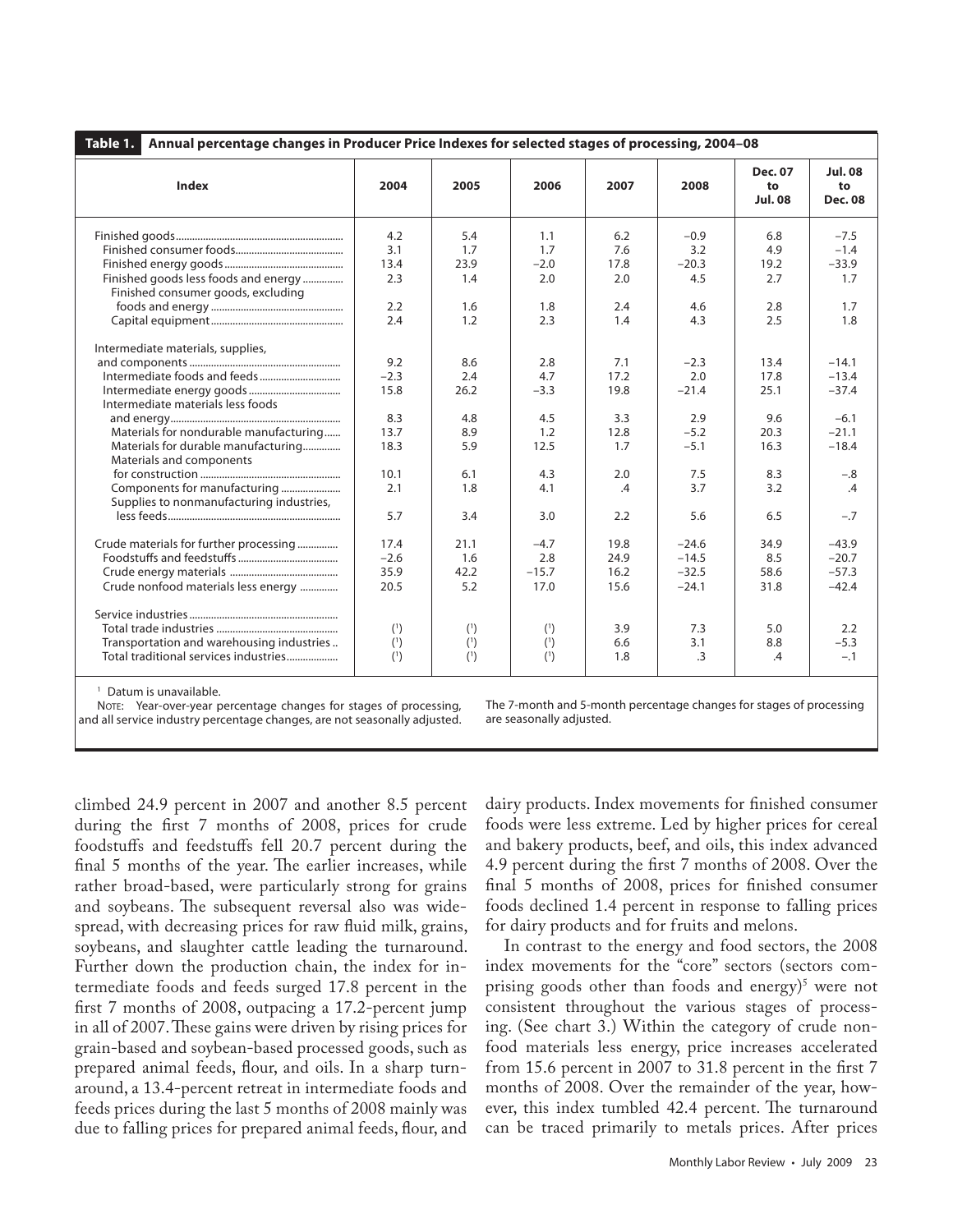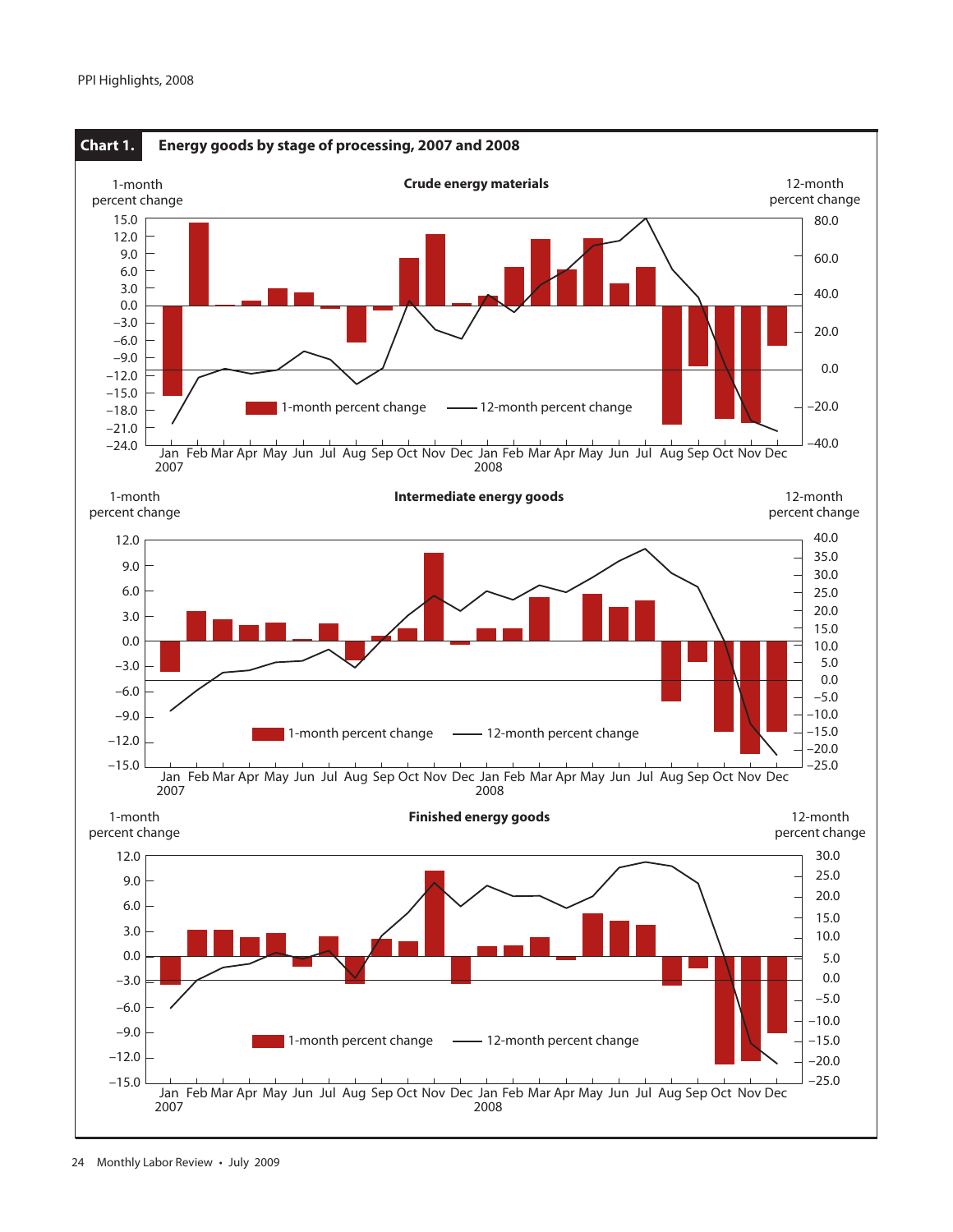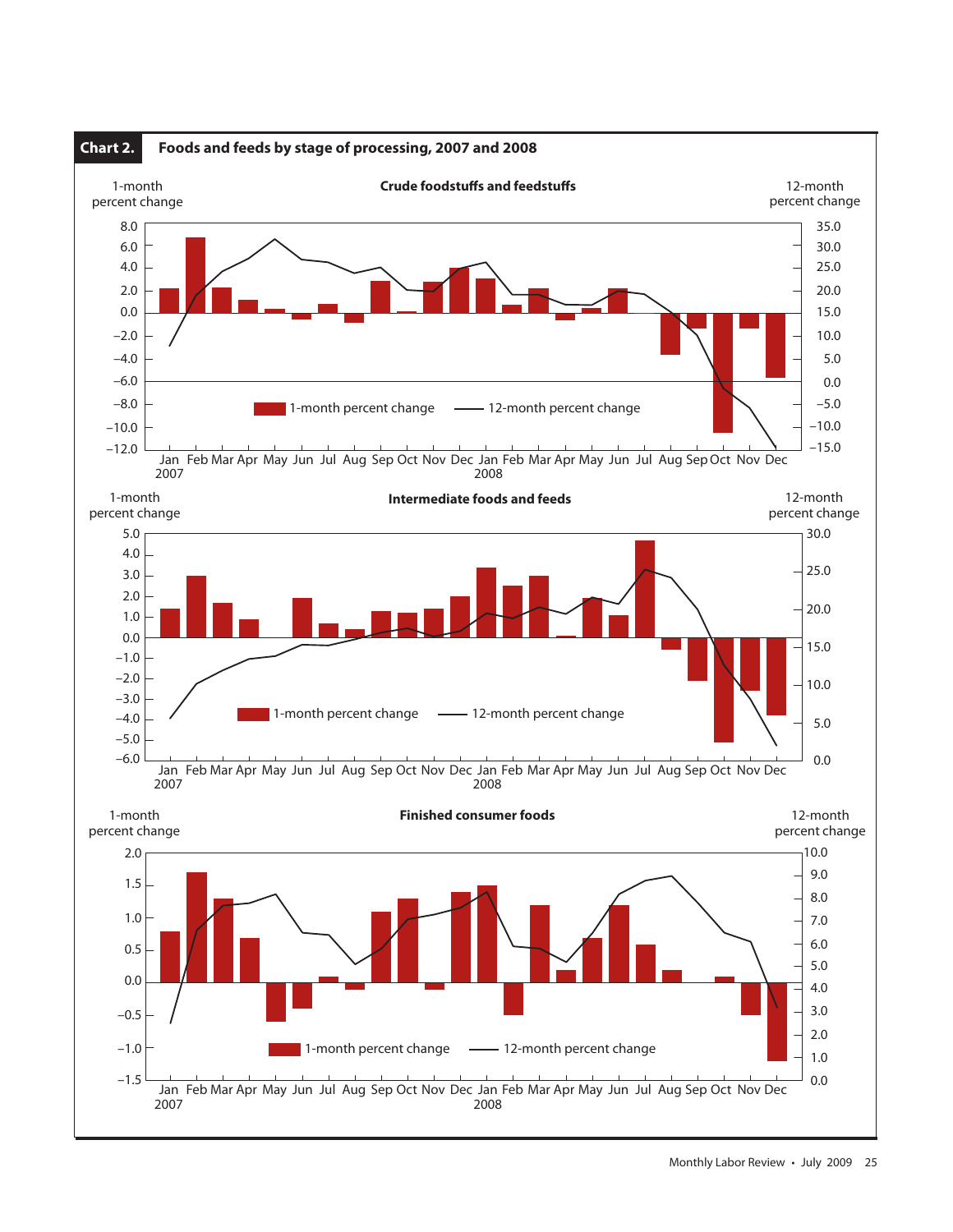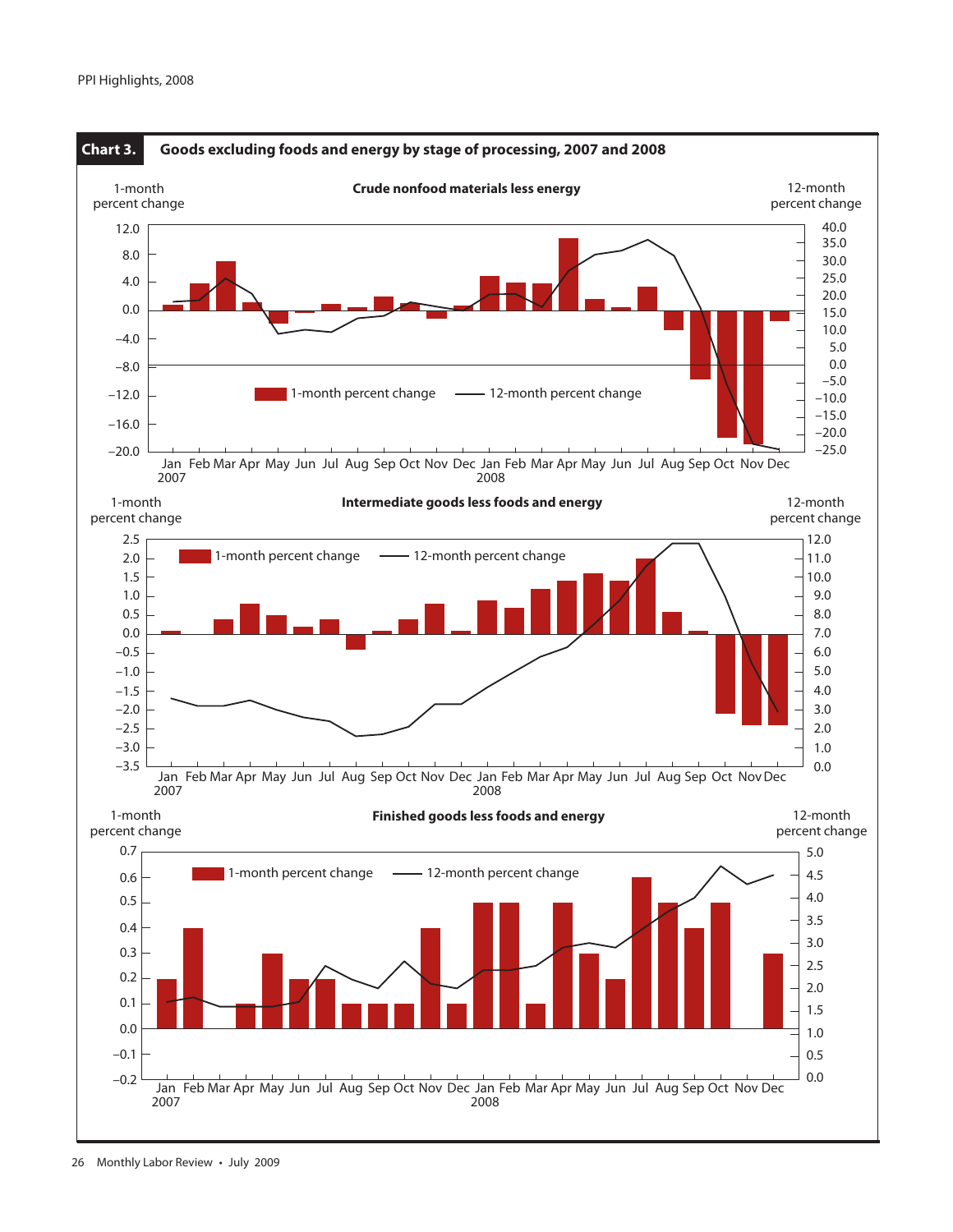for iron and steel scrap, nonferrous scrap, and nonferrous metal ores surged 90.6 percent, 13.7 percent, and 14.5 percent, respectively, in the first 7 months of 2008, prices for the same goods dropped 66.0, 49.7, and 42.1 percent, respectively, during the remainder of the year. Further down the production line, prices for intermediate goods other than foods and energy moved up at roughly the same rate in 2008 as they had in 2007. A more in-depth review, however, shows that the indexes for intermediate materials for manufacturing reversed course during the year 2008,<sup>6</sup> whereas price increases for components and supplies7 accelerated in 2008, compared with the prior year. Similarly, prices for finished goods other than foods and energy rose more in 2008 than they had a year earlier. Examples of price acceleration in 2008 within intermediate core goods include fabricated structural metal products, plastic products, and agricultural chemicals. For finished core goods, an upturn in motor vehicle prices, as well as larger gains in civilian aircraft and pharmaceutical prices, led the faster rate of advance in 2008. More highly processed goods commonly exhibit price movements that are somewhat different from price movements for less processed goods, since basic material costs tend to be a smaller portion of total costs for producers of more highly processed goods than for manufacturers of less processed goods. Also, contracts and escalation agreements can delay or mitigate the passthrough effect of early-stage price volatility at successive stages of processing.<sup>8</sup>

## **Economic downturn and shifting producer prices**

The 2008 downturn in producer prices can be traced to sluggish demand for both extracted and manufactured goods. The earlier runup in prices did not have traction because of—at least in part—this underlying weakness, as demonstrated by United States Gross Domestic Product (GDP) figures. As economic malaise spread worldwide, the dropoff in production deepened and business demand continued to weaken. Following a 3.6-percent rise in 2004, U.S. GDP growth steadily slowed.9 From 2005 through 2008, the annual growth rates for U.S. GDP were 2.9, 2.8, 2.0, and 1.1 percent, respectively. Quarterly data for 2006 through 2008 provide additional insight into this slowdown. (See table 2.) Beginning in mid-2006, business spending on gross private domestic investment entered a general state of decline. In 2008, a drop in personal consumption expenditures was particularly noteworthy in that goods expenditures fell precipitously, while expenditures on services continued to inch higher.

U.S. exports of goods also decreased at a sharp rate in the latter half of 2008, as an appreciating dollar made American goods more expensive in export markets.<sup>10</sup>

The economies of many other countries also performed poorly in 2008.11 GDP in Japan fell at 3.6-, 2.3-, and 12.7-percent seasonally adjusted annualized rates in the second, third, and fourth quarters of 2008, respectively. In the Euro Area (EA15), GDP moved down 0.3 percent in each of the second and third quarters and 1.6 percent in the final quarter of 2008. After a flat second quarter, GDP in the United Kingdom declined 0.7 percent and 1.5 percent in the third and fourth quarters, respectively. In China, GDP growth slowed from 10.4 percent in the second quarter to 9.0 percent in the final quarter of 2008. Among developing countries as a whole, GDP growth was projected to be 6.3 percent for all of 2008, compared with 7.9 percent in 2007.

The economic downturn is reflected also in weaker U.S. industrial production and capacity utilization data from the Federal Reserve.<sup>12</sup> In the final quarter of 2007 and first quarter of 2008, industrial production barely inched forward. Then, over the final three quarters of 2008, industrial production decreased sharply: 3.4 percent in the second quarter, 8.8 percent in the third, and 12.1 percent in the fourth. Similarly, capacity utilization, which was 81.3 percent in the third quarter of 2007, fell in each of the next five quarters to 74.9 percent at the end of 2008.

## **Energy goods**

The PPI for crude energy materials tumbled 32.5 percent in 2008, following a 16.2-percent rise a year earlier. This downturn can be traced primarily to crude petroleum prices, which decreased 57.7 percent after having increased 51.7 percent in 2007. In addition, the natural gas index moved down 17.2 percent in 2008 subsequent to a 4.9-percent decline in the prior year. In contrast, coal prices surged 28.8 percent following a 3.2-percent advance in 2007. Further along the production chain, retreating gasoline prices led the reversals in both the intermediate and finished energy goods indexes. Prices for other refined petroleum products—jet fuel, diesel fuel, heating oil, and residual fuel—also turned down in 2008. In contrast, prices for utility natural gas climbed after having decreased in 2007. The indexes for both residential and commercial electric power moved up more in 2008 than they had a year earlier, while prices for industrial electric power rose slightly less than they had in 2007. (See table 3.)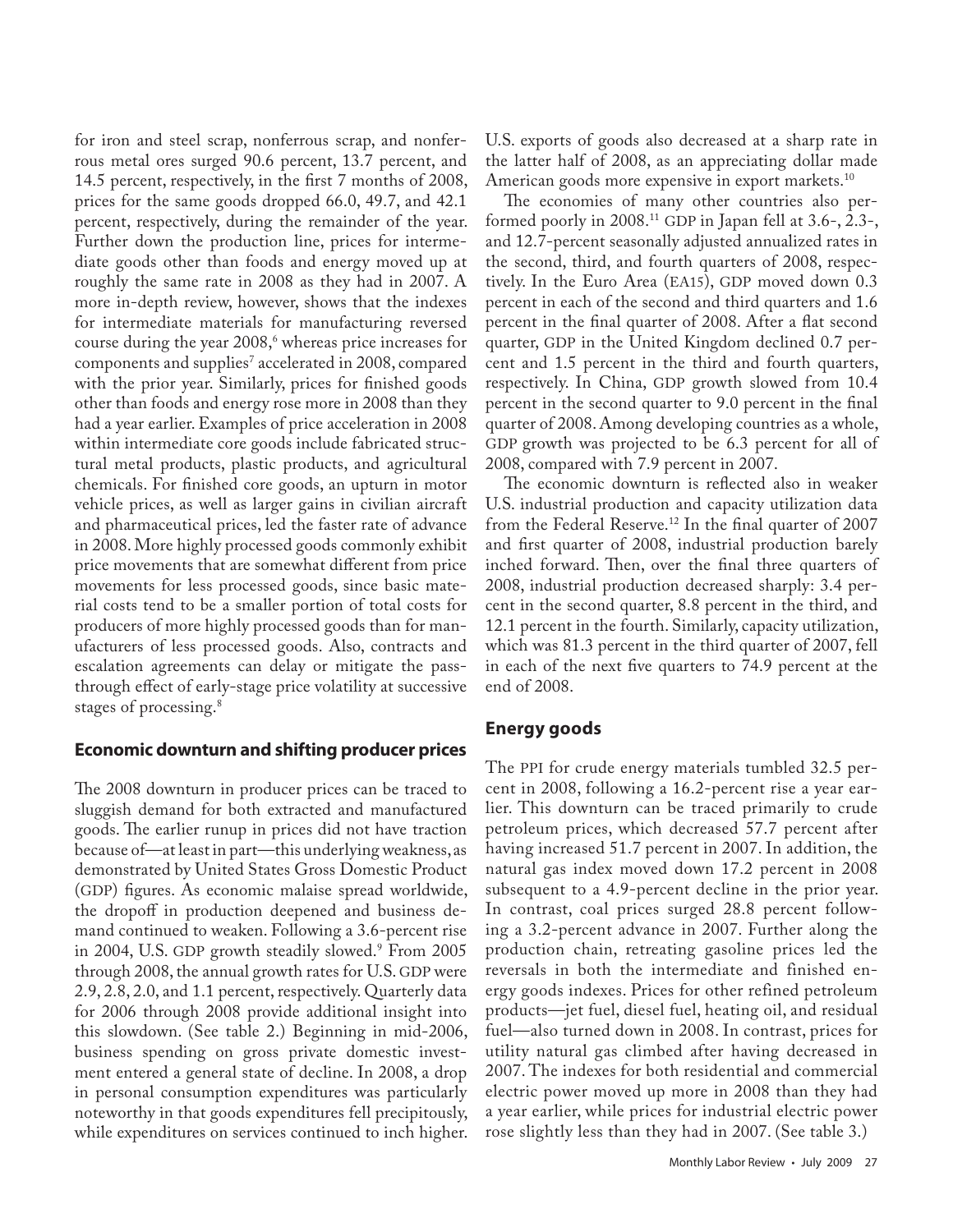## **2008 price highlights for the finance industry**

The sharp decline in the equity markets during 2008 was primarily the result of the financial crisis, a problem that was triggered by the collapse of the housing boom and the resulting devaluation of mortgage-backed securities and other related securities held by large financial institutions.

Throughout most of the last decade, low mortgage rates combined with lower lending standards and broadened offerings of subprime mortgages spurred increased demand for housing.1 The rise in demand was supported by a robust secondary mortgage market in which mortgages were pooled together and securitized into mortgage-backed securities. These securities were then purchased by large financial institutions and, in many cases, were financed with borrowed funds at lower interest rates than the securities were yielding. Data published by the Securities Industry and Financial Markets Association show that the total value of outstanding mortgage-backed securities increased by approximately 150 percent between 2000 and 2007.2 The increased consumer demand for housing and institutional demand for mortgage-backed debt caused a significant and ultimately unsustainable appreciation in housing values. According to the S&P/Case-Shiller U.S. National Home Price Index, housing prices increased 83 percent from the first quarter of 2000 through the second quarter of 2007.

In 2007 and 2008, the housing market deteriorated significantly. The S&P/Case-Shiller U.S. National Home Price Index decreased 24 percent between the second quarter of 2007 and the fourth quarter of 2008. As home values declined and adjustable-rate mortgages reset at higher levels, many borrowers defaulted on their mortgage payments. According to RealtyTrac, the number of foreclosure filings increased 194 percent between May 2006 and May 2008. These defaults led to large losses for the financial institutions holding mortgage-backed securities. Since many large institutions had purchased these securities with borrowed funds, the decline in the value of mortgage-backed securities led to an exponential decline in the value of these banks' assets.

As the extent of these losses gradually became more apparent in 2008, other banks began to question the viability of financial institutions that had bought mortgage-backed securities with borrowed money. As a result, the financial institutions that had made the risky purchases were unable to secure the short-term lending that is essential to their daily operations. The first major example of this was the collapse of Bear Stearns in March of 2008, which caused the Federal Reserve to broker the sale of the firm to JP Morgan Chase as a last-ditch effort to avoid bankruptcy. Similar resolutions occurred for other troubled financial institutions in the summer and fall of 2008, when Merrill Lynch, Wachovia, and Washington Mutual also were sold with the assistance of the Federal Reserve; Fannie Mae and Freddie Mac were placed into conservatorship; and American International Group became a company in which the Federal Government had an 80-percent stake.

When Lehman Brothers also neared collapse in September 2008, the government declined to intervene. The resulting bankruptcy was the largest in U.S. history.3 Although the U.S. equities market had largely withstood the series of crises that had occurred earlier in the year, the unimpeded bankruptcy of Lehman Brothers introduced wider systemic risk to the financial markets. Following this collapse, the shortterm credit markets froze almost completely and there was a dramatic flight of capital out of equities and other riskbearing securities and into U.S. Treasuries.4 The Dow Jones Wilshire 5000 index declined more than 23 percent in the fourth quarter of 2008 alone. Not only did the severity of the financial crisis become more apparent throughout the year, but also it worsened from the beginning to the end of 2008.

#### **NOTES**

<sup>1</sup> Markus K. Brunnermeier, "Deciphering the Liquidity and Credit Crunch 2007–2008," *Journal of Economic Perspectives,* Winter 2009, pp. 77–100, on the Internet at **www.princeton.edu/~markus/research/papers/liquidity\_credit\_crunch.pdf** (visited July 6, 2009).

2 "Outstanding U.S. Bond Market Debt," Securities Industry and Financial Markets Association, 2009, on the Internet at **www.sifma.org/research/pdf/ Overall\_Outstanding.pdf** (visited July 6, 2009).

3 Sam Mamudi, "Lehman folds with record \$613 billion debt," *MarketWatch*, Sept. 15, 2008, on the Internet at **www.marketwatch.com/story/lehmanfolds-with-record-613-billion-debt** (visited July 6, 2009).

4 Steven Mufson, "Flight to U.S. Treasury Bonds Is Bad News for the Economy," *The Washington Post*, Dec. 2, 2008, on the Internet at **www.washingtonpost.com/wp-dyn/content/article/2008/12/01/AR2008120103084. html** (visited July 6, 2009).

*Petroleum products*. At the close of 2007, U.S. field production of crude oil was nearly flat and crude oil stocks had fallen 8.4 percent compared with the end of 2006. Supply was down to 19.0 production days from 20.6 days a year earlier.13 In early-to-mid 2007, the Organization of Petroleum Exporting Countries (OPEC) cut output to roughly 92.5 percent of capacity.<sup>14</sup> As recently as the summer of 2005, OPEC had been producing at over 97

percent of capacity. The curtailments in production contributed to a 51.7-percent surge in the PPI for crude petroleum in 2007, as well as a 55.7-percent jump in the first 7 months of 2008. In response, OPEC once again boosted production to nearly 97 percent of total capacity by July 2008. The uncertain supply situation also fueled a speculative runup in prices in the crude oil futures market. Buyers of New York Mercantile Exchange crude oil contracts for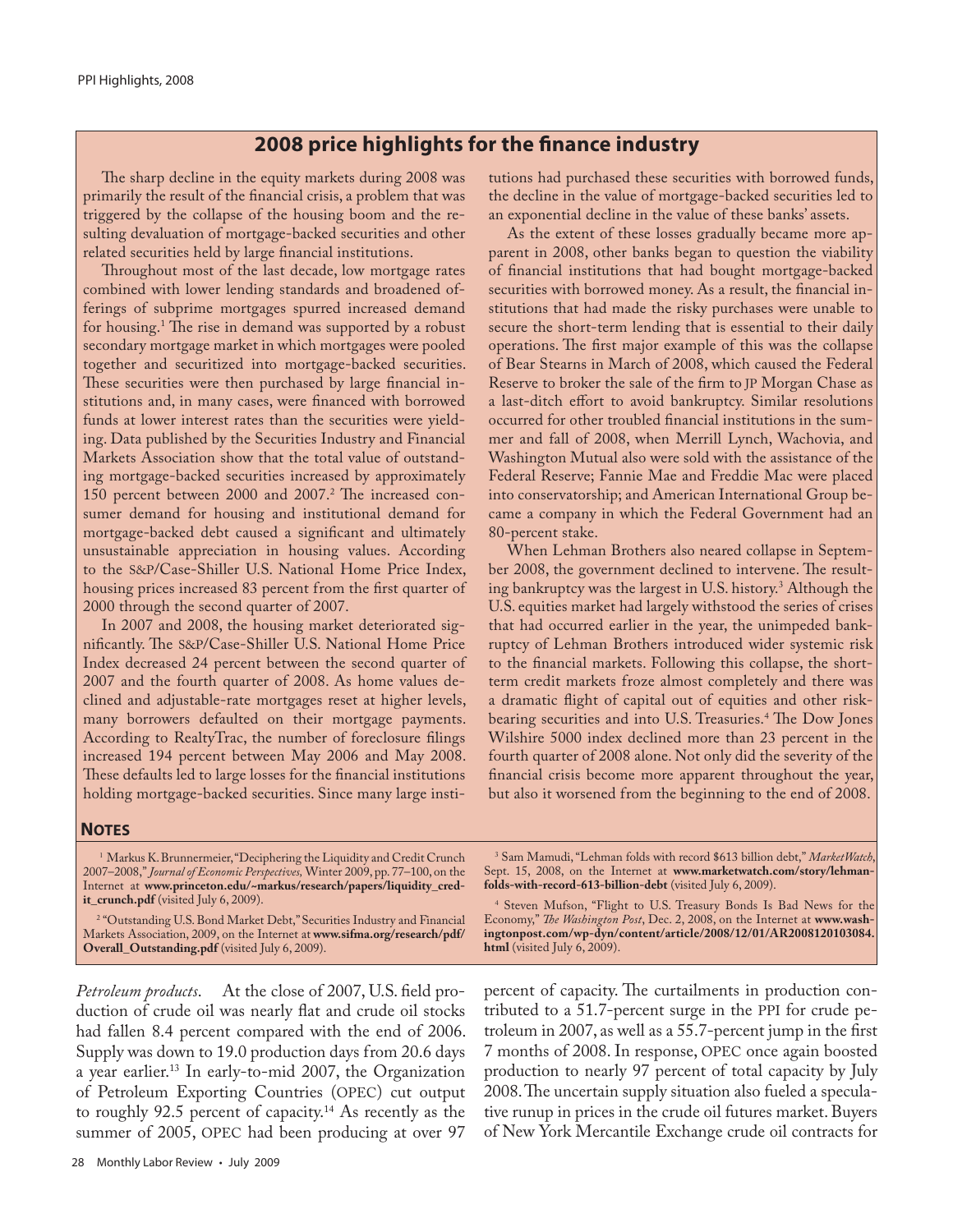**Table 2. Annual rates of change of GDP, selected components of GDP, and components of personal consumption expenditures, first quarter 2005 through fourth quarter 2008** 

|                                                                                                                                          | Gross                                                                                  | Selected components of GDP              |  |                                                |           |  | <b>Components of personal</b><br>consumption expenditures |                         |                                        |                                        |
|------------------------------------------------------------------------------------------------------------------------------------------|----------------------------------------------------------------------------------------|-----------------------------------------|--|------------------------------------------------|-----------|--|-----------------------------------------------------------|-------------------------|----------------------------------------|----------------------------------------|
| Year and quarter                                                                                                                         | <b>Domestic</b><br>Product<br>(GDP)                                                    | Personal<br>consumption<br>expenditures |  | <b>Gross private</b><br>domestic<br>investment |           |  | <b>Exports</b><br>of<br>goods                             | <b>Durable</b><br>goods | Nondurable<br>goods                    | <b>Services</b>                        |
| 2005                                                                                                                                     |                                                                                        |                                         |  |                                                |           |  |                                                           |                         |                                        |                                        |
| Quarter 1                                                                                                                                | 3.0                                                                                    | 1.7                                     |  | 9.1                                            |           |  | 7.1                                                       | 0.6                     | 2.4                                    | 1.7                                    |
| Quarter 2                                                                                                                                | 2.6                                                                                    | 3.6                                     |  | $-5.1$                                         |           |  | 14.5                                                      | 12.1                    | 4.2                                    | 1.7                                    |
| Quarter 3                                                                                                                                | 3.8                                                                                    | 3.7                                     |  | 4.0                                            |           |  | $-.8$                                                     | 5.4                     | 3.0                                    | 3.8                                    |
| Quarter 4                                                                                                                                | 1.3                                                                                    | 1.4                                     |  | 12.2                                           |           |  | 13.2                                                      | $-11.7$                 | 4.7                                    | 2.5                                    |
| 2006                                                                                                                                     |                                                                                        |                                         |  |                                                |           |  |                                                           |                         |                                        |                                        |
| Quarter 1                                                                                                                                | 4.8                                                                                    | 4.3                                     |  | 6.2                                            |           |  | 18.1                                                      | 18.9                    | 4.4                                    | 1.6                                    |
| Quarter 2                                                                                                                                | 2.7                                                                                    | 2.8                                     |  | $-.4$                                          |           |  | 6.7                                                       | 1.8                     | 3.1                                    | 2.8                                    |
| Quarter 3                                                                                                                                | .8                                                                                     | 2.2                                     |  | $-5.3$                                         |           |  | 3.6                                                       | 3.5                     | 2.3                                    | 2.0                                    |
| Quarter 4                                                                                                                                | 1.5                                                                                    | 3.7                                     |  | $-15.0$                                        |           |  | 10.4                                                      | 4.2                     | 3.1                                    | 3.9                                    |
|                                                                                                                                          |                                                                                        |                                         |  |                                                |           |  |                                                           |                         |                                        |                                        |
| 2007                                                                                                                                     |                                                                                        |                                         |  |                                                |           |  |                                                           |                         |                                        |                                        |
| Quarter 1                                                                                                                                | $\cdot$ 1                                                                              | 3.9                                     |  | $-9.6$                                         |           |  | 2.1                                                       | 9.2                     | 3.5                                    | 3.1                                    |
| Quarter 2                                                                                                                                | 4.8                                                                                    | 2.0                                     |  |                                                | 6.2       |  | 6.9                                                       | 5.0                     | 1.9                                    | 1.4                                    |
| Quarter 3                                                                                                                                | 4.8                                                                                    | 2.0                                     |  |                                                | 3.5       |  | 21.8                                                      | 2.3                     | 1.2                                    | 2.4                                    |
| Quarter 4                                                                                                                                | $-.2$                                                                                  | 1.0                                     |  | $-11.9$                                        |           |  | 5.1                                                       | .4                      | .3                                     | 1.4                                    |
|                                                                                                                                          |                                                                                        |                                         |  |                                                |           |  |                                                           |                         |                                        |                                        |
| 2008                                                                                                                                     |                                                                                        |                                         |  |                                                |           |  |                                                           |                         |                                        |                                        |
| Quarter 1                                                                                                                                | .9                                                                                     | .9                                      |  | $-5.8$                                         |           |  | 4.5                                                       | $-4.3$                  | $-.4$                                  | 2.4                                    |
| Quarter 2                                                                                                                                | 2.8                                                                                    | 1.2                                     |  | $-11.5$                                        |           |  | 16.3                                                      | $-2.8$                  | 3.9                                    | .7                                     |
| Quarter 3                                                                                                                                | $-.5$                                                                                  | $-3.8$                                  |  |                                                | $\cdot$   |  | 3.7                                                       | $-14.8$                 | $-7.1$                                 | $-.1$                                  |
| Quarter 4                                                                                                                                | $-6.3$                                                                                 | $-4.3$                                  |  | $-23.0$                                        |           |  | $-32.0$                                                   | $-22.1$                 | $-9.4$                                 | 1.5                                    |
| Table 3.                                                                                                                                 | Annual percentage changes in Producer Price Indexes for selected energy goods, 2004-08 |                                         |  |                                                |           |  |                                                           |                         |                                        |                                        |
|                                                                                                                                          |                                                                                        |                                         |  |                                                |           |  |                                                           |                         |                                        |                                        |
| <b>Index</b>                                                                                                                             |                                                                                        | 2004                                    |  | 2005                                           | 2006      |  | 2007                                                      | 2008                    | <b>Dec. 07</b><br>to<br><b>Jul. 08</b> | <b>Jul. 08</b><br>to<br><b>Dec. 08</b> |
| Finished energy goods                                                                                                                    |                                                                                        | 13.4                                    |  | 23.9                                           | $-2.0$    |  | 17.8                                                      | $-20.3$                 | 19.2                                   | $-33.9$                                |
| Residential natural gas                                                                                                                  |                                                                                        | 15.9                                    |  | 28.3                                           | $-11.6$   |  | $-.9$                                                     | 6.6                     | 33.7                                   | $-20.2$                                |
|                                                                                                                                          |                                                                                        | 27.4                                    |  | 41.5                                           | 1.8       |  | 36.1                                                      | $-51.4$                 | 19.2                                   | $-59.5$                                |
|                                                                                                                                          |                                                                                        | 42.0                                    |  | 41.8                                           | 5.2       |  | 30.9                                                      | $-40.6$                 | 47.7                                   | $-59.7$                                |
| Liquefied petroleum gas                                                                                                                  |                                                                                        | 28.5                                    |  | 44.3                                           | $-15.1$   |  | 59.1                                                      | $-64.1$                 | 33.6                                   | $-73.2$                                |
| Residential electric power                                                                                                               |                                                                                        | 2.3                                     |  | 6.8                                            | 2.3       |  | 4.5                                                       | 6.3                     | 4.1                                    | 2.1                                    |
|                                                                                                                                          |                                                                                        |                                         |  |                                                |           |  |                                                           |                         |                                        |                                        |
| Intermediate energy goods                                                                                                                |                                                                                        | 15.8                                    |  | 26.2                                           | $-3.3$    |  | 19.8                                                      | $-21.4$                 | 25.1                                   | $-37.4$                                |
| Industrial natural gas                                                                                                                   |                                                                                        | 20.1                                    |  | 31.5                                           | $-13.2$   |  | $-2.8$                                                    | 5.9                     | 40.2                                   | $-24.5$                                |
| Commercial natural gas                                                                                                                   |                                                                                        | 17.5                                    |  | 30.3                                           | $-13.6$   |  | $-.9$                                                     | 7.1                     | 33.1                                   | $-18.7$                                |
| Natural gas to electric utilities                                                                                                        |                                                                                        | 20.4                                    |  | 25.0                                           | $-16.1$   |  | $-3.8$                                                    | .7                      | 38.5                                   | $-27.3$                                |
|                                                                                                                                          |                                                                                        | 37.9                                    |  | 46.7                                           | 2.3       |  | 33.9                                                      | $-38.2$                 | 44.5                                   | $-57.2$                                |
|                                                                                                                                          |                                                                                        | 45.5                                    |  | 41.3                                           | 6.6       |  | 41.3                                                      | $-39.1$                 | 39.7                                   | $-56.4$                                |
|                                                                                                                                          |                                                                                        | 1.0                                     |  | 80.4                                           | $-23.5$   |  | 38.2                                                      | $-43.8$                 | 56.9                                   | $-64.2$                                |
| Industrial electric power                                                                                                                |                                                                                        | 2.3                                     |  | 10.4                                           | 4.0       |  | 7.3                                                       | 4.6                     | 1.9                                    | 2.7                                    |
| Commercial electric power                                                                                                                |                                                                                        | 3.1                                     |  | 6.6                                            | 3.4       |  | 3.8                                                       | 6.1                     | 4.1                                    | 2.0                                    |
|                                                                                                                                          |                                                                                        |                                         |  |                                                |           |  |                                                           |                         |                                        |                                        |
| Crude energy goods                                                                                                                       |                                                                                        | 35.9                                    |  | 42.2                                           | $-15.7$   |  | 16.2                                                      | $-32.5$                 | 58.6                                   | $-57.3$                                |
|                                                                                                                                          |                                                                                        | 44.3                                    |  | 43.7                                           | $-26.2$   |  | $-4.9$                                                    | $-17.2$                 | 67.7                                   | $-50.6$                                |
|                                                                                                                                          |                                                                                        | 30.5                                    |  | 49.6                                           | $\cdot$ 1 |  | 51.7                                                      | $-57.7$                 | 55.7                                   | $-72.8$                                |
|                                                                                                                                          |                                                                                        | 10.0                                    |  | 9.7                                            | 5.5       |  | 3.2                                                       | 28.8                    | 25.4                                   | 2.8                                    |
| NOTE: Year-over-year percentage changes are not seasonally adjusted. The 7-month and 5-month percentage changes are seasonally adjusted. |                                                                                        |                                         |  |                                                |           |  |                                                           |                         |                                        |                                        |

delivery 3 months forward, hedging against even larger price increases, bid up futures prices from early 2007 through mid-2008.15 After falling to \$50.58 on January 18, 2007, the future price for a barrel of light, sweet crude oil steadily climbed to \$78.21 by July 31 and \$95.98 to close out 2007. After a brief respite to start 2008 (\$88.11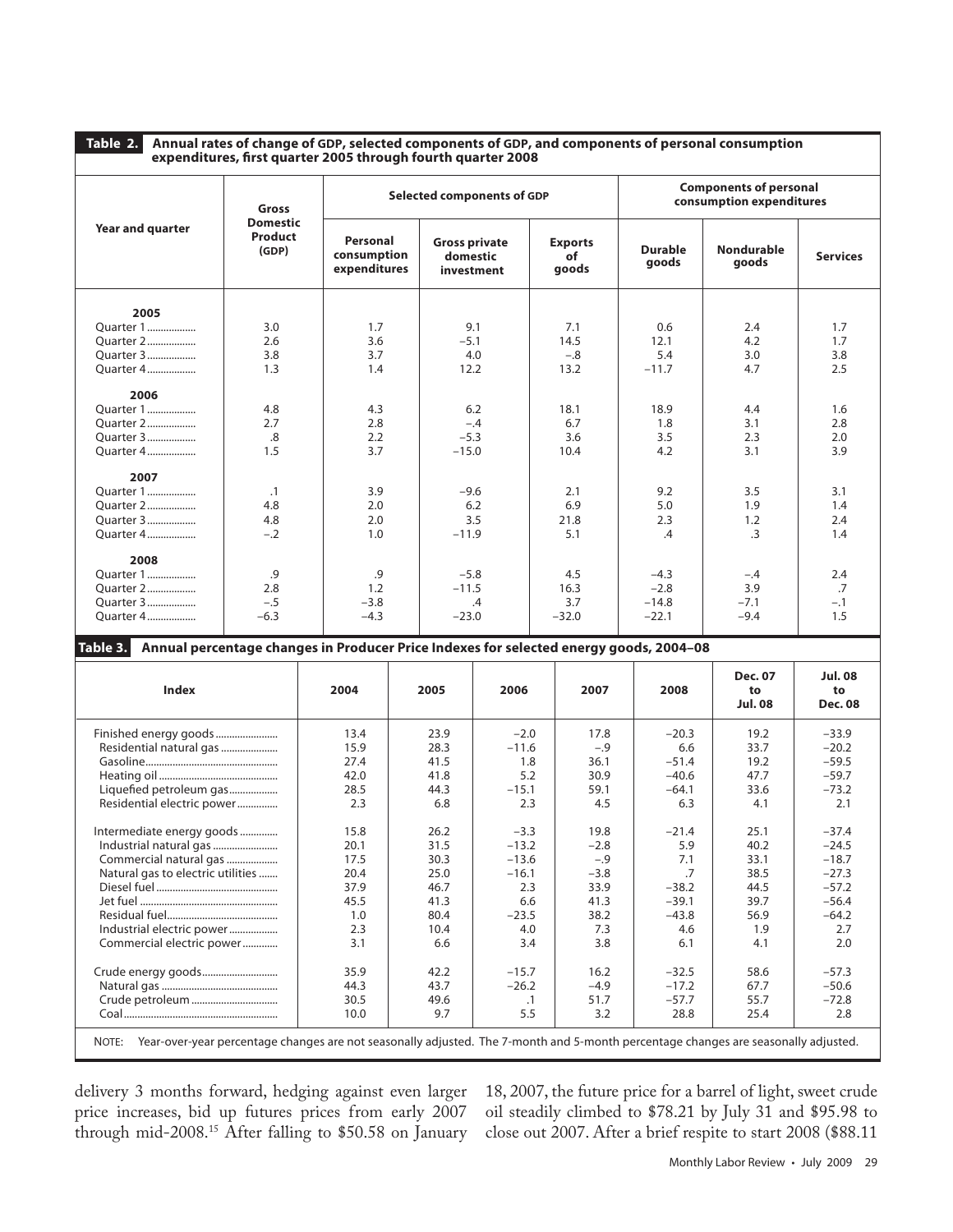on February 7), futures prices surged to a peak of \$145.18 on July 14.

In mid-2008, the underlying weakness of the U.S. economy and economies across the globe began to weigh heavily on the crude oil market. In an abrupt reversal, crude petroleum prices dropped 72.8 percent in the final 5 months of 2008 to end the year 57.7 percent below their December 2007 level. Despite a 4.3-percent decline in 2008 U.S. crude oil field production, crude oil ending inventories grew 13.3 percent and supply expanded to 21.9 production days. Because of the steep drop in crude oil prices, OPEC once again curtailed production, which was just over 90 percent of capacity at the end of 2008. By that time, however, the spot price for Cushing, OK/ West Texas intermediate crude oil had tumbled by over 73 percent from its mid-July high, while the spot price for European Brent Sea crude oil decreased by more than 75 percent. The reversal in the New York Mercantile Exchange future price for crude oil was similarly sharp: the price dropped 76.7 percent from July 14 (the day of the peak price) to December 19, with a price of \$33.87 per barrel on the latter date.

In addition to events in the crude oil market, the economic slowdown in the U.S. drove down prices for refined petroleum products. Data from the U.S. Energy Information Administration for "total product supplied"16 show that total refined petroleum product consumption, at a year-over-year rate, began declining as early as mid-2007.17 The early stages of this downturn were led by lower demand for distillate fuel (heating oil and diesel) and jet fuel. By early 2008, gasoline consumption also was falling. At the close of 2008, total product supplied was down 6.5 percent for refined petroleum products as a whole, on a year-over-year basis, with gasoline, distillate fuel, and jet fuel supplied falling 3.6, 9.8, and 13.0 percent, respectively. As a result, despite lower production in 2008 and mixed data on stocks compared with a year earlier, the average price of gasoline fell 59.5 percent in the final 5 months of 2008 to close the year 51.4 percent lower than it was at the end of 2007. In a similar fashion, the indexes for heating oil, diesel fuel, jet fuel, and residual fuel all declined sharply over the last 5 months of 2008 to end the year well below 2007 levels.

*Natural gas products*. On a calendar-year basis, the PPI for wellhead and pipeline natural gas has moved down in each of the past 3 years. Starting in September 2007 and running through July 2008, however, wellhead and pipeline natural gas prices surged over 125 percent. The subsequent reversal in prices was similarly strong;

a 50.6-percent decline to close out 2008 left the index for wellhead and pipeline natural gas 17.2 percent lower than in December 2007. (In price terms, the average dollar price per thousand cubic feet went from \$5.32 in September 2007 to \$10.62 in July 2008 and returned to \$5.87 in December.18) In contrast, the indexes for utility natural gas—natural gas that is distributed to electric utilities and industrial, commercial, and residential buyers—all increased in 2008 after having fallen in 2007. Natural gas utilities also raised prices significantly in the first portion of 2008, but price reductions in the final 5 months of the year were smaller than they were in the wellhead and pipeline market. The differential between the wellhead and pipeline price changes and the utility natural gas price changes can be attributed to supply contracts between wellhead and pipeline producers and purchasing utilities, to contracts between natural gas utilities and their customers, and to regulated rates in the utility sector. These agreements influence both the timing and the magnitude of price pass-through—that is, the amount of a price increase or decrease that is passed on to a subsequent level in the supply chain—in the natural gas market.

The abrupt shifts in wellhead and pipeline natural gas prices can be traced partly to changing levels of working gas in underground storage.19 In September 2007, working gas in underground storage was near the top of its 5-year historical range and essentially identical to its September 2006 level, at 3,315 billion cubic feet (Bcf ). By March 2008, storage was near the lower end of its 5-year range at 1,247.5 Bcf, about 22.2 percent below its March 2007 level. At the close of 2008, working gas in underground storage was once again nearing the top of its 5-year range, at 2,840.4 Bcf. During the runup in prices, both U.S. production of natural gas and U.S. consumption of natural gas grew; however, a large dropoff in natural gas imports occurred during the same period.<sup>20</sup> This reduction drove the decline in the quantity of working natural gas in underground storage. Market speculation for crude petroleum also contributed to the rapid swings in wellhead and pipeline natural gas prices, since commodity traders of crude petroleum look to wellhead and pipeline natural gas investments as a less expensive substitute for their crude petroleum positions. Consequently, large shifts in crude oil prices influenced prices for wellhead and pipeline natural gas.

*Liquefied petroleum gas*. The index for liquefied petroleum gas fell 64.1 percent in 2008 after having risen 59.1 percent in 2007. As was the case with most other energy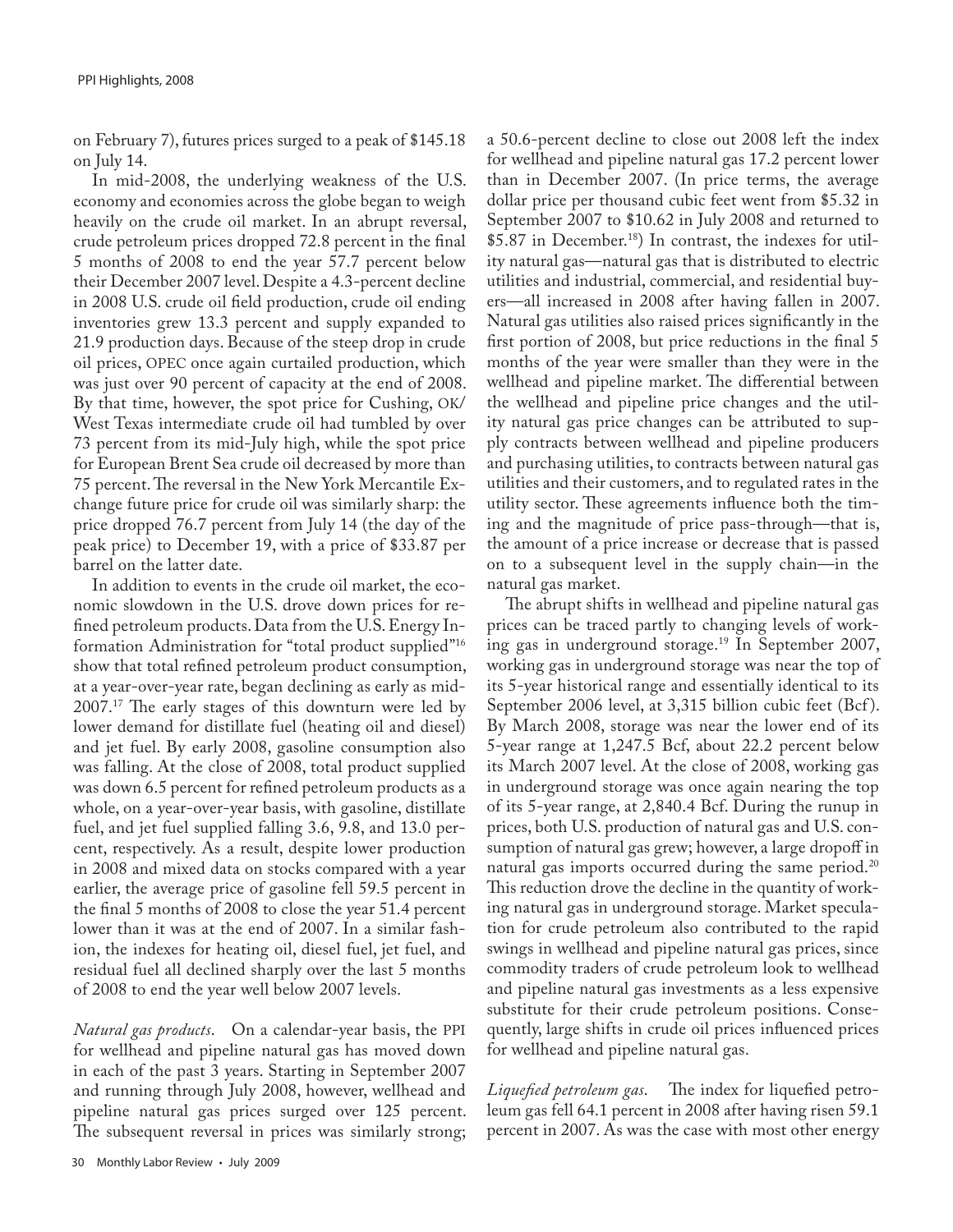products, a large gain in the first part of 2008 was outweighed by significant decreases during the remainder of the year. The category for liquefied petroleum gases includes products such as propane, ethane, butane, and isobutane. Liquefied petroleum gases can be derived from either natural gas or crude petroleum, and the downswing in prices for both crude oil and natural gas led to the fall in the liquefied petroleum gas price index. $21$ 

*Coal and electric power.* The PPI for coal jumped 28.8 percent in 2008. A majority of this advance occurred during the first 7 months the year, when coal prices increased 25.4 percent. Since natural gas and coal are the two most common fuel inputs for electric power generation and sometimes are substituted for each other, this rise in coal prices can be linked—at least in part—to higher prices for wellhead and pipeline natural gas.<sup>22</sup> Longer term contracts between coal producers and electricity-generating firms are common; therefore, higher coal prices often do not translate into higher electricity prices until contract renewals are implemented. Also, domestic supplies were negatively affected by coal exports, which surged 37.8 percent in 2008 to 81.5 million short tons, as well as coal imports, which edged down 5.9 percent to 34.2 million short tons.<sup>23</sup>

Further down the chain of production, the PPI for electric power moved up 5.8 percent in 2008 after having risen 4.9 percent a year earlier. Prices for residential and commercial electric power advanced at faster rates in 2008, while the index for industrial electric power increased at a modestly slower rate than it had in 2007. Higher prices for coal and volatility in the crude petroleum and natural gas markets resulted in reduced electricity generated from petroleum and natural gas.24 Overall, net electricity generation fell 1.0 percent in 2008. Interestingly, net generation from renewable sources<sup>25</sup> jumped 17.3 percent to account for 3.0 percent of total net generation at the end of 2008. Over the last 3 calendar years, total electricity generation from renewable resources has climbed  $41.7$  percent.<sup>26</sup>

## **Foods and related products**

The PPI for finished consumer foods rose 3.2 percent in 2008 following a 7.6-percent advance in 2007. Accounting for this slowdown, the indexes for natural, processed, and imitation cheese; fresh vegetables, except potatoes; eggs for fresh use; fluid milk products; and fresh fruits and melons turned down in 2008. In contrast, price increases accelerated from 2007 to 2008 for beef and veal, bakery products, and confectionery end products. (See table 4.)

At the earlier stages of processing, prices for intermediate foods and feeds increased 2.0 percent in 2008

| Table 4. Annual percentage changes in Producer Price Indexes for selected foods and related products, 2004-08 |            |         |         |         |         |
|---------------------------------------------------------------------------------------------------------------|------------|---------|---------|---------|---------|
| <b>Index</b>                                                                                                  | 2004       | 2005    | 2006    | 2007    | 2008    |
|                                                                                                               | 3.1        | 1.7     | 1.7     | 7.6     | 3.2     |
|                                                                                                               | $-3.8$     | 3.2     | $-8.3$  | 2.6     | 6.2     |
|                                                                                                               | 7.2        | 2.8     | $-1.0$  | 3.2     | 10.5    |
|                                                                                                               | 2.1        | 2.4     | 4.0     | 5.1     | 10.3    |
| Natural, processed, and imitation cheese                                                                      | 14.0       | $-7.7$  | $-3.1$  | 32.1    | $-5.9$  |
|                                                                                                               | 5.0        | 1.0     | $-1.4$  | 25.9    | $-7.7$  |
|                                                                                                               | 18.0       | $-12.2$ | 29.5    | 6.5     | $-20.3$ |
| Fresh vegetables, except potatoes                                                                             | $-22.2$    | 39.7    | $-11.2$ | 14.6    | $-23.8$ |
|                                                                                                               | $-29.4$    | 5.0     | 22.2    | 56.4    | $-25.8$ |
|                                                                                                               | $-2.3$     | 2.4     | 4.7     | 17.2    | 2.0     |
|                                                                                                               | $-11.1$    | 5.6     | 11.8    | 20.1    | 7.3     |
| Shortening and cooking oils                                                                                   | $\cdot$ .2 | $-3.3$  | 11.0    | 25.4    | 4.3     |
|                                                                                                               | $-7.3$     | 3.5     | .5      | 48.2    | $-.7$   |
|                                                                                                               | 4.9        | 2.6     | 11.9    | 55.6    | $-20.9$ |
|                                                                                                               | $-2.6$     | 1.6     | 2.8     | 24.9    | $-14.5$ |
|                                                                                                               | $-5.0$     | $-1.0$  | 22.3    | 109.0   | $-45.5$ |
|                                                                                                               | $-29.7$    | 7.0     | 7.9     | 76.8    | $-29.8$ |
|                                                                                                               | 19.1       | $-9.8$  | $-4.7$  | 52.4    | $-27.4$ |
|                                                                                                               | $-22.9$    | .7      | 79.2    | 21.5    | $-24.0$ |
|                                                                                                               | $-10.9$    | 9.5     | $-9.8$  | 8.2     | $-10.0$ |
|                                                                                                               | 48.7       | $-14.7$ | $-4.4$  | $-12.4$ | 6.2     |
|                                                                                                               | 4.3        | $-7.3$  | 3.8     | 9.3     | 22.3    |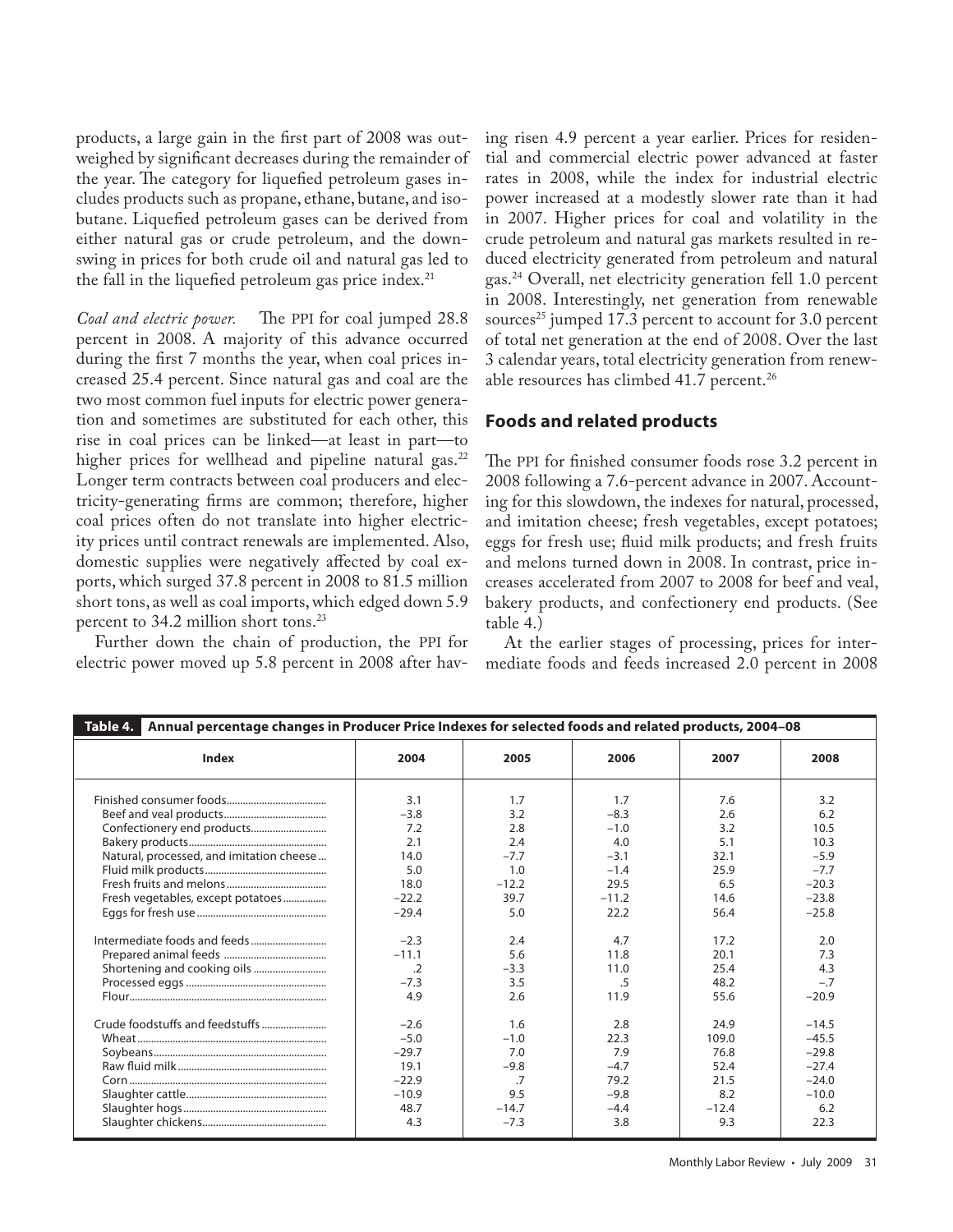## **Wild ride for milled rice in 2008**

Milled rice prices faced a roller coaster of a year in 2008. The PPI for milled rice set an all-time record in February that it then broke in each of the next 5 succeeding months, reaching its peak in July. After the runup in prices during the first half of the year, record production helped push prices lower over the final 5 months of 2008, but by the end of the year the PPI for milled rice had only dropped 15 percent from its midyear high, mainly because of restrictive trade policies.

In the overall U.S. agricultural economy, rice is a relatively minor crop. It is usually ranked eighth among field crops in regard to both value of production and planted acreage.<sup>1</sup> However, it is an important crop both locally and regionally; the production and milling of rice are concentrated in four main regions.2 One interesting aspect of U.S. rice is how international prices, mainly those from Thailand and Vietnam, affect domestic prices. Although the United States is not a significant producer of rice, it also is not a significant consumer of rice, so almost half of the rice produced in the country is exported; U.S. rice exports consist of between 12 and 14 percent of world rice trade, which usually ranks the United States as the third or fourth largest exporter of milled rice.3 Domestic prices, therefore, are affected substantially by international events, particularly those in Asia, which accounts for 90 percent of global rice consumption according to the U.S. Department of Agriculture (USDA). In Asia, rice is the staple food for billions of people, and worldwide it is the second-most consumed cereal grain after maize.

One major factor contributing to higher rice prices in the first half of 2008 was the increase in fuel and fertilizer prices, both of which reached then-record highs during the planting cycle in early 2008.4 Relative to other domestically grown field crops, rice is especially fuel- and fertilizer-intensive, making producers particularly vulnerable to rising crude oil costs.5 Another factor that pushed up rice prices was the increase in the prices of other agricultural commodities such as wheat, corn, and soybeans. In some areas, rice competes for acreage with these crops; as a result, rice price increases kept pace with those of other agricultural commodities. Additionally, in many parts of the world, consumers shift between rice-based and wheat-based foods according to price and availability.6 However, of greater importance for rice prices in early 2008 was the declining value of the dollar throughout that period.7 According to the USDA, most of the rice trade is denominated in dollars, meaning that a drop in the value of the dollar increases most rice prices. It is important to note that, despite the rapid increases in the price of rice, world rice production in 2008 was projected by both the USDA and the Food and Agriculture Organization of the United Nations to be at record levels, and U.S. production was projected to hit a 3-year high.<sup>8</sup>

Although higher production costs, increased prices for other agricultural commodities, and the devaluation of the dollar were all underlying contributors to the increase in world rice prices, the main factor was a combination of export bans and regulations put in place by the major rice-producing nations. Rice has traditionally been a commodity that is consumed in the country where it is produced, usually with no more than 10 percent of its production marked for export. In 2008, worldwide rice exports as a percentage of world rice production were 6.7 percent, which was below the corresponding figures for corn (10–12 percent), wheat (18 percent), and soybeans (30 percent).9 The fact that such a small percentage of rice is sold on the international market leads to increased price volatility, especially in the face of supply shocks generated by export bans and regulations. After India and Vietnam imposed partial export bans in October 2007, China, Egypt, and Cambodia all announced programs to restrict their exports in order to make more rice available in their domestic markets at relatively stable prices. Thailand, the world's largest rice exporter, recorded lower exports in early 2008 due to the government's domestic procurement and storage program.10 By late April 2008, price quotes for Thailand's high-quality long-grain rice had more than doubled from the beginning of the year to \$993 per ton, a record in nominal dollar terms (that is, without adjusting for inflation).<sup>11</sup> The various export bans led to panic buying by a number of large importers, most notably the Philippines and flood-ravaged Bangladesh.

The beginnings of the worldwide financial crisis in August resulted not only in a precipitous drop in agricultural prices effected primarily by reduced demand, but also in an appreciation of the U.S. dollar, which put further downward pressure on rice prices. In November, the Food and Agriculture Organization announced that in 2008, for the fourth consecutive year the size of the world's rice crop would hit a record high.12 The Food and Agriculture Organization projected production increases for Bangladesh, China, Pakistan, Vietnam, Thailand, India, the Philippines, and several countries in Sub-Saharan Africa. These robust forecasts helped to soothe the international rice market, in which prices continued their downward trend and arrived at levels more in line with historical norms.<sup>13</sup> This slide in prices was dampened, however, primarily by trade restraints in Egypt and India and by government stockpiling in Thailand.<sup>14</sup> As such, through the end of the year prices for milled rice remained higher than those of other agricultural commodities.

#### **NOTES**

<sup>&</sup>lt;sup>1</sup> Rice Backgrounder, RCS-2006-01 (U.S. Department of Agriculture, December 2006), p. 3. <sup>2</sup> *Ibid*.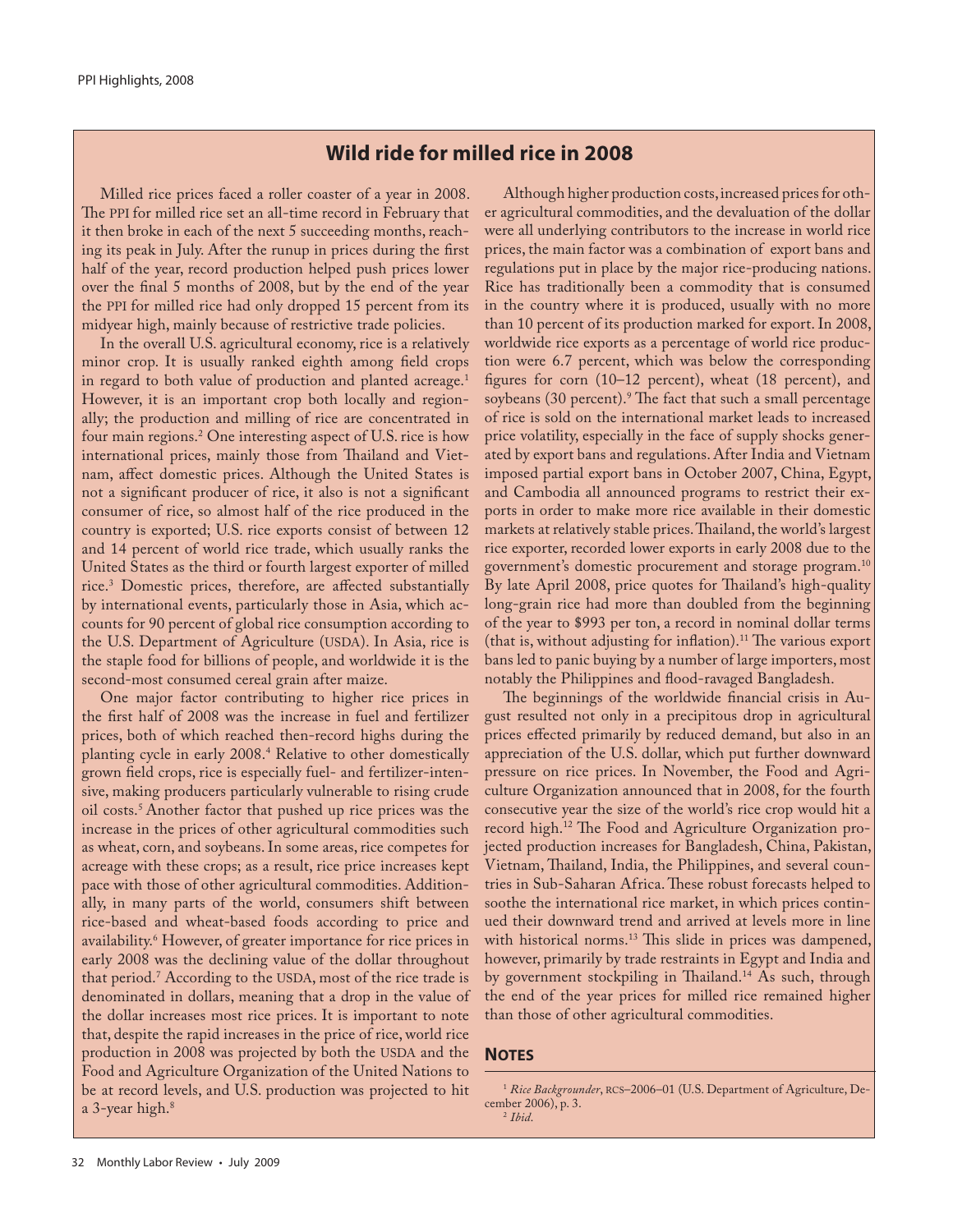#### **Notes—Continued —Wild ride for milled rice in 2008**

3  *Ibid*, p. 6–8.

4 "What's Behind the Surge in Global Rice Prices?" *Amber Waves*, U.S. Department of Agriculture, September 2008, p. 3.

<sup>5</sup> *Rice Backgrounder*, RCS–2006-01.

6 "What's Behind the Surge in Global Rice Prices?"

7 Donald Greenlees, "As the Dollar Slides, Two Continents Feel the Side Effects in Divergent Ways," *The New York Times*, March 27, 2008, B1.

<sup>8</sup> *Rice Outlook*, RCS–08k (U.S. Department of Agriculture, December 2008).

<sup>9</sup> *U.S. Rice Industry: Background Statistics and Information* (U.S. Department of Agriculture, April 2008).

<sup>10</sup> *Food Outlook* (United Nations Food and Agriculture Organization, November 2008), p. 23, on the Internet at **www.fao.org/docrep/011/ ai474e/ai474e05.htm** (visited July 17, 2009).

<sup>11</sup> *Thailand Weekly Rice Price Update* (U.S. Department of Agriculture, May 2, 2008).

<sup>12</sup> *Food Outlook*, **www.fao.org/docrep/011/ai474e/ai474e05.htm**.

<sup>13</sup> *Ibid*.

<sup>14</sup> *Ibid*.

after having climbed 17.2 percent in the previous year. The indexes for prepared animal feeds and for shortening and cooking oils also rose less than they had in 2007. Prices for flour; fluid milk products; natural, processed, and imitation cheese; and processed eggs turned down in 2008. By contrast, prices for refined sugar and byproducts turned up in 2008, and the indexes for beef and veal and milled rice increased more than they had in 2007.

The PPI for crude foodstuffs and feedstuffs fell 14.5 percent in 2008, compared with a 24.9-percent gain in 2007. This reversal is attributable to downturns in prices for raw fluid milk, wheat, soybeans, corn, and slaughter cattle. In contrast, prices for slaughter chickens advanced more in 2008 than a year earlier, and the index for slaughter hogs turned up after having fallen in 2007.

*Raw fluid milk and processed dairy products*. Raw fluid milk prices fell 27.4 percent in 2008 after having surged 52.4 percent in the previous year. Milk production per dairy cow rose 1.0 percent from 2007 to 2008.27 After milk prices rose to record levels in 2007,<sup>28</sup> milk producers increased their dairy herd sizes in an attempt to take advantage of the higher prices. However, the increased numbers of dairy cattle, producing more milk on average per cow than in 2007, resulted in increased supply and lower milk prices in 2008.<sup>29</sup> Additionally, raw milk prices declined in the latter half of 2008 as a result of the worldwide financial crisis, as demand from dairy product manufacturers such as bottled milk, cheese, and butter producers declined late in the year.

The index for processed fluid milk products moved down 7.7 percent in 2008 after having jumped 25.9 percent in the previous year, and prices for natural, processed, and imitation cheese declined 5.9 percent subsequent to having advanced 32.1 percent in 2007. Prices for processed fluid milk products closely follow the price of the primary raw material, raw fluid milk. Larger milk supplies also translated into lower prices in 2008 for natural, processed, and imitation cheese.

*Vegetables and fruits.* The PPI for fresh vegetables, except potatoes, dropped 23.8 percent in 2008, following a 14.6-percent increase a year earlier. This index was volatile throughout 2008 in response to fluctuating weather conditions throughout the United States. A January freeze in Florida damaged tomato, eggplant, and squash crops, severely reducing crop yields.30 The freeze drove prices higher when these crops were due for harvest in March. By late spring, however, prices had declined as growing conditions became favorable in both the East and the West. The index for fresh vegetables, except potatoes, moved up again in June because of higher prices for lettuce in California caused by high temperatures that reduced yields in the Salinas and Santa Maria growing areas.31 Above-average temperatures also hit the Southeast, decreasing quality (mainly by causing some heavy scarring) and lowering yields of eggplant, squash, and cucumbers. In July and August, vegetable prices dropped roughly 25 percent in response to falling tomato prices, which declined by over 50 percent during this period. A salmonella warning from the Food and Drug Administration advised consumers not to eat raw red Roma, raw red plum, or raw red round tomatoes, or products that contain these types of raw red tomatoes.<sup>32</sup> Consequently, demand for tomatoes and tomato products fell shortly after the announcement; and by August, vegetable prices had reached their lowest point for the year. Prices rose from September to November as the fall growing season took over and vegetable supplies shrank. Finally, prices declined in December because of weak demand for lettuce, broccoli, cauliflower, and carrots following Thanksgiving.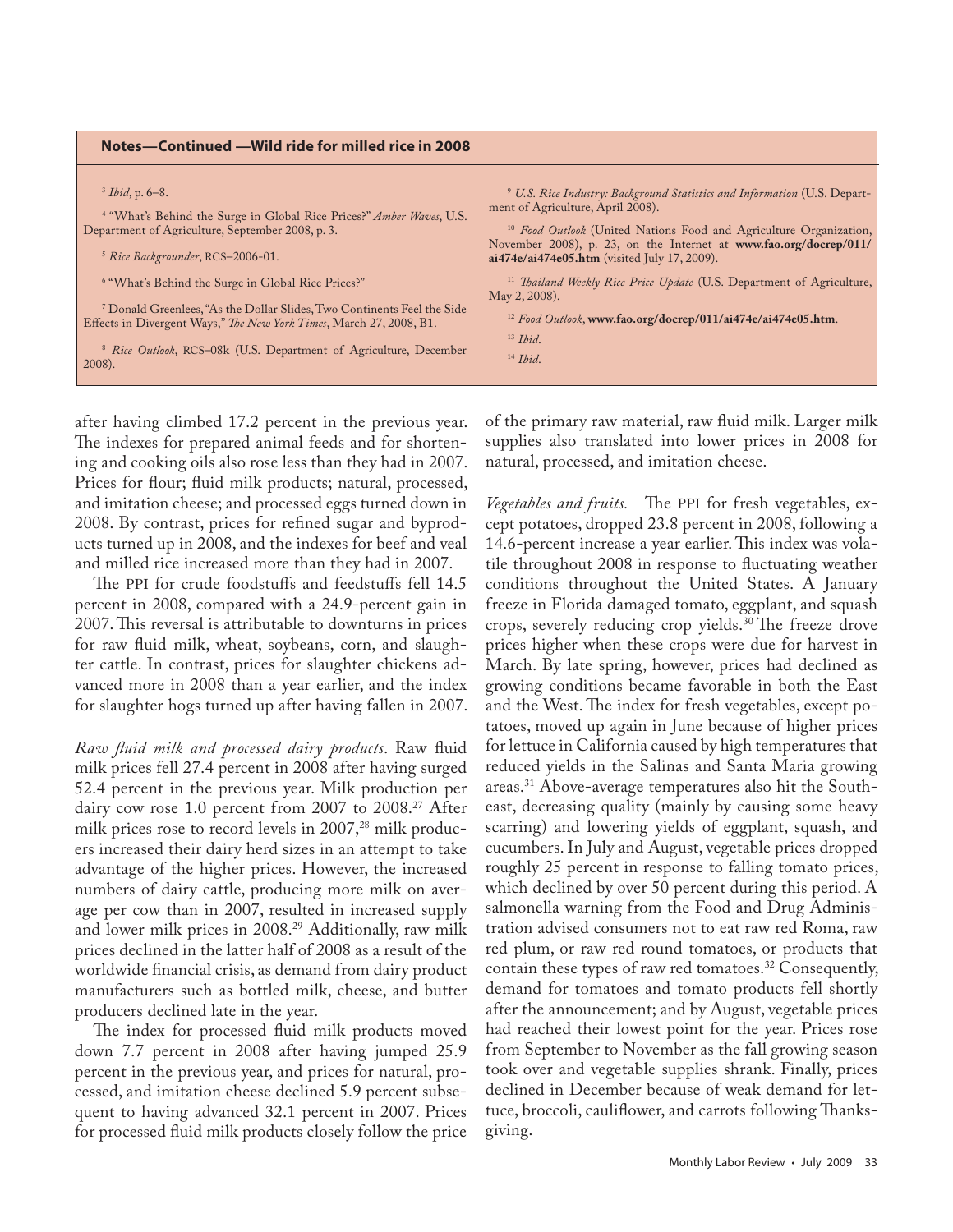The PPI for fresh fruits and melons fell 20.3 percent in 2008, after having increased by 6.5 percent a year earlier. In December 2007, the index for fresh fruits and melons had reached its highest level since July 1991,<sup>33</sup> a phenomenon led by a steep runup in strawberry prices. After increasing in January 2008, the fresh fruits and melons index fell for 3 consecutive months (by 14.4 percent in total) as California crops of navel oranges, grapefruits, tangerines, tangelos, and lemons recovered from a devastating freeze that had occurred in January 2007.34 After rising in May 2008, prices again decreased for the next 3 months—by 16.1 percent in all—an event driven by price declines for stone fruits (especially peaches, plums, prunes, nectarines, and cherries) and berries (especially strawberries, raspberries, blueberries, and blackberries). After bottoming in October, the index for fresh fruits and melons increased in November and December, mainly because of higher strawberry prices, as the transition from the west coast crop to the east coast crop was delayed by cool temperatures in Florida.<sup>35</sup>

*Grains, soybeans, and prepared animal feeds*. Prices for grains fell 29.1 percent in 2008 after having risen 59.2 percent in 2006 and 40.8 percent in 2007. The 2008 decline was primarily the result of a 45.5-percent decrease in wheat prices and a 24.0-percent drop in corn prices. On March 31, 2008, the U.S. Department of Agriculture (USDA) report *Prospective Plantings* estimated that the total area of planted wheat would be six percent higher in 2008 compared with 2007.36 Later projections from the USDA and the Food and Agriculture Organization of the United Nations estimated that worldwide wheat production would be a record 684 million tons in 2008.37 The weakening economy, which led to an overall decline in prices of other commodities (corn, soybeans, and oil, among others), and a stronger U.S. dollar also contributed to lower wheat prices. In late 2008, the global economic crisis pushed wheat prices down further as international demand fell by over 50 percent.<sup>38</sup>

Similar to wheat prices, corn prices also turned down—falling 24.0 percent in 2008. Prices began dropping in midsummer because of an increase in the projected size of the harvest, and they gained downward momentum in September as the global economic crisis began to take hold. Along with stock prices, commodities prices fell as the financial meltdown gripped the world, and a strengthened dollar reduced demand in other countries for goods imported from the United States. Also, corn prices tend to fall in the fourth quarter of the year after the U.S. harvest is complete, when

supply levels are typically at their highest.<sup>39</sup>

The PPI for soybeans fell 29.8 percent in 2008, after having climbed 76.8 percent a year earlier. Soybean prices declined for the same reasons as corn prices. Although they rose during the first of half of 2008, soybean prices started to fall sharply midyear when USDA production and supply data came into focus.<sup>40</sup> In September, prices plummeted when the global financial turmoil began in earnest.

The rate of increase in the prepared animal feeds index slowed to 7.3 percent in 2008 from 20.1 percent in 2007. This slowdown was the result of lower prices for principal feed ingredients—corn, soybeans, and wheat—which were passed on to producers of prepared animal feeds.

*Slaughter cattle and beef and veal*. The index for slaughter cattle turned down 10.0 percent in 2008, following an 8.2-percent advance a year earlier. Most of the 2008 decline occurred late in the year, because prices were supported through August by strong export demand for both beef and cattle, largely because of the weak dollar. In August 2008, beef and veal exports were up 66.5 percent over 2007 year-to-date levels.<sup>41</sup> Additionally, the effects of the weak dollar made foreign beef more expensive for U.S. consumers, decreasing import demand and bolstering prices in the U.S. beef and cattle markets. After posting a 5-year high in August, $42$  the slaughter cattle index tumbled—falling 2.1 percent in September, 10.3 percent in October, and 8.9 percent in December. This downturn in prices was attributable to the strengthening of the U.S. dollar and to the economic crisis that occurred in the latter half of 2008. Unfavorable global economic conditions caused an overall decrease in global demand for beef, pushing prices even lower. According to the U.S. Meat Export Federation, after enjoying strong growth in a number of foreign markets (notably Japan, Vietnam, and Russia in addition to traditional partners Mexico and Canada) through August 2008, U.S. beef and pork exports faced slackening demand conditions by autumn due to "limited credit availability, volatile currency exchange rates, and global economic uncertainty."43

The PPI for beef and veal advanced 6.2 percent in 2008 after having risen 2.6 percent in 2007. As with the slaughter cattle index, prices for beef and veal increased steadily through early and mid-2008, driven by high export and low import demand.<sup>44</sup> The weakness of the U.S. dollar increased foreign demand for beef and other agricultural products, allowing trade partners to enjoy favorable terms of trade and cheaper prices. Similar to slaughter cattle prices, the beef and veal index experienced late-year declines in conjunction with the global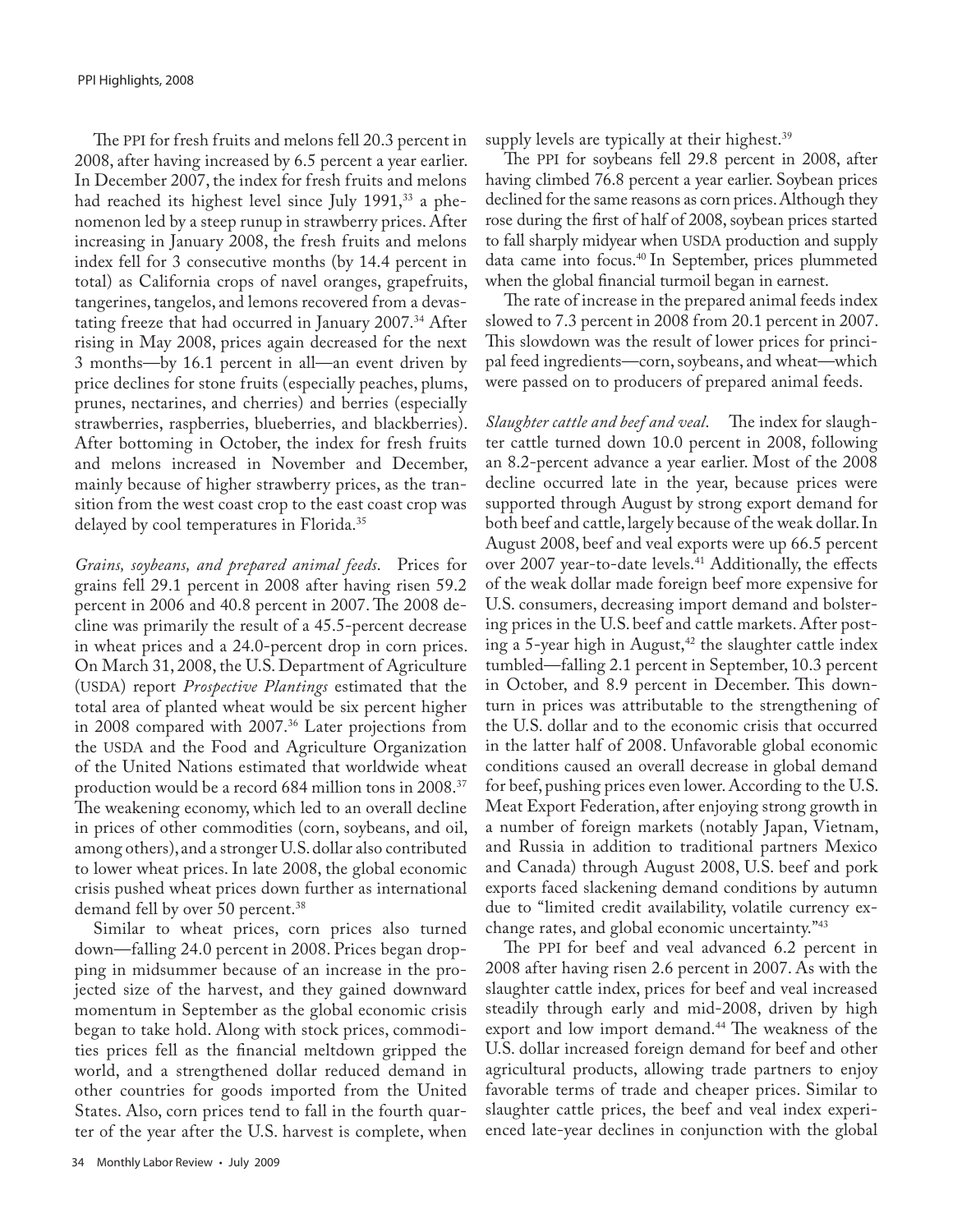economic turmoil. As opposed to the decrease in the slaughter cattle index, however, the decrease in the beef and veal index was not enough to offset the increases from earlier in 2008.

*Chicken eggs.* Prices for eggs for fresh use declined 25.8 percent in 2008, following a 56.4-percent jump in 2007. Likewise, the index for processed eggs edged down 0.7 percent in 2008 after having risen 48.2 percent a year earlier. Prices for feed corn and prepared poultry feed began a steep downturn in the latter portion of 2008. Feed costs, which represent more than half of the cost of egg production, are typically passed on to buyers. Corn supplies remained strong in 2008 because of a combination of high inventory levels at the start of the year and the second-highest level of planted acreage on record.<sup>45</sup>

*Flour.* The index for flour fell 20.9 percent after having climbed 55.6 percent in 2007. Flour prices hit their peak in March 2008 and steadily declined over the remainder of the year. Trends in the price of flour usually mirror price trends of wheat. World wheat production was estimated to have increased by 12.0 percent in 2008, a record.46 As a result, wheat prices dropped from their record level and dragged down flour prices with them. The high level of worldwide wheat production decreased U.S. trade opportunities, which kept more supplies of wheat and flour in the domestic market.

*Cooking oils*. Prices for shortening and cooking oils advanced 4.3 percent in 2008 after having climbed 25.4 percent in the previous year. Prices for oilseed commodities such soybeans, cottonseeds, and sunflowers jumped dramatically in the first part of the year. Farmers switched acreage previously reserved for oilseeds to corn in order to profit from historically high corn prices. In the second half of the year, however, the prospects for a good harvest put downward pressure on oilseed commodity prices. Additionally, the global financial crisis caused commodity prices to fall even further and caused demand (both domestic and foreign) for cooking oil products to diminish. This resulted in a rapid decline in prices in the second half of the year, although not enough to completely offset the gains from early in the year.

## **Finished goods other than foods and energy**

The advance in the PPI for finished goods other than foods and energy, commonly known as the finished core index, accelerated to 4.5 percent in 2008 from 2.0 percent in 2007. (See table 5.) In 2008, the index for motor vehicles turned up 3.6 percent after having fallen 0.7 percent in the previous year. Prices for malt beverages also rose following decreases in 2007. The indexes for civilian aircraft, soap and synthetic detergents, consumer plastic products, household furniture, and pet food increased more than they had in the prior year. By contrast, the rise in the index for cigarettes slowed to 2.8 percent from 9.2 percent in 2007.

*Motor vehicles*. The index for motor vehicles moved up 3.6 percent in 2008 following a 0.7-percent decline in 2007. Leading the upturn, prices for passenger cars and light trucks increased 3.7 and 3.5 percent, respectively, after having decreased in the previous year. Motor vehicle prices dropped 3.0 percent from December 2007 to September 2008, as manufacturers discounted 2008 model-year vehicle prices prior to introducing 2009 model-year vehicles. When new models were introduced into the index in October, prices for motor vehicles jumped 7.7 percent. With this introduction, the index for passenger cars rose 4.2 percent and the index for light trucks increased 11.4 percent. Much of this increase was the result of automakers' input material supply contracts, which locked them into purchasing steel and aluminum at the relatively high prices reached in late summer of 2008. Additionally, late in the year, the appeal of cargo space and power, combined with lower fuel prices and improved efficiency, renewed demand for trucks and placed upward pressure on prices. The motor vehicle price increases were considered surprising by some, given an overall 18.1 percent drop in domestic vehicle sales for 2008, but automakers, desperate for cash to cover their fixed costs, kept prices at relatively high levels in order to capture as much revenue as possible.<sup>47</sup>

*Civilian aircraft*. Civilian aircraft price increases accelerated to 7.3 percent in 2008 from 3.3 percent in the prior year. In 2007, airlines began updating fleets, most of which had been aging since 2001.<sup>48</sup> At the beginning of 2008, it was reported that aircraft manufacturers had enough production orders to last 5 years.<sup>49</sup> In addition to strong demand, rising input costs for steel and aluminum placed upward pressure on civilian aircraft prices. Aircraft manufacturers tend to engage in long-term contracts, so higher input prices earlier in the year continued to have an effect on aircraft manufacturers even as the economy declined and market prices for steel and aluminum fell later in the year.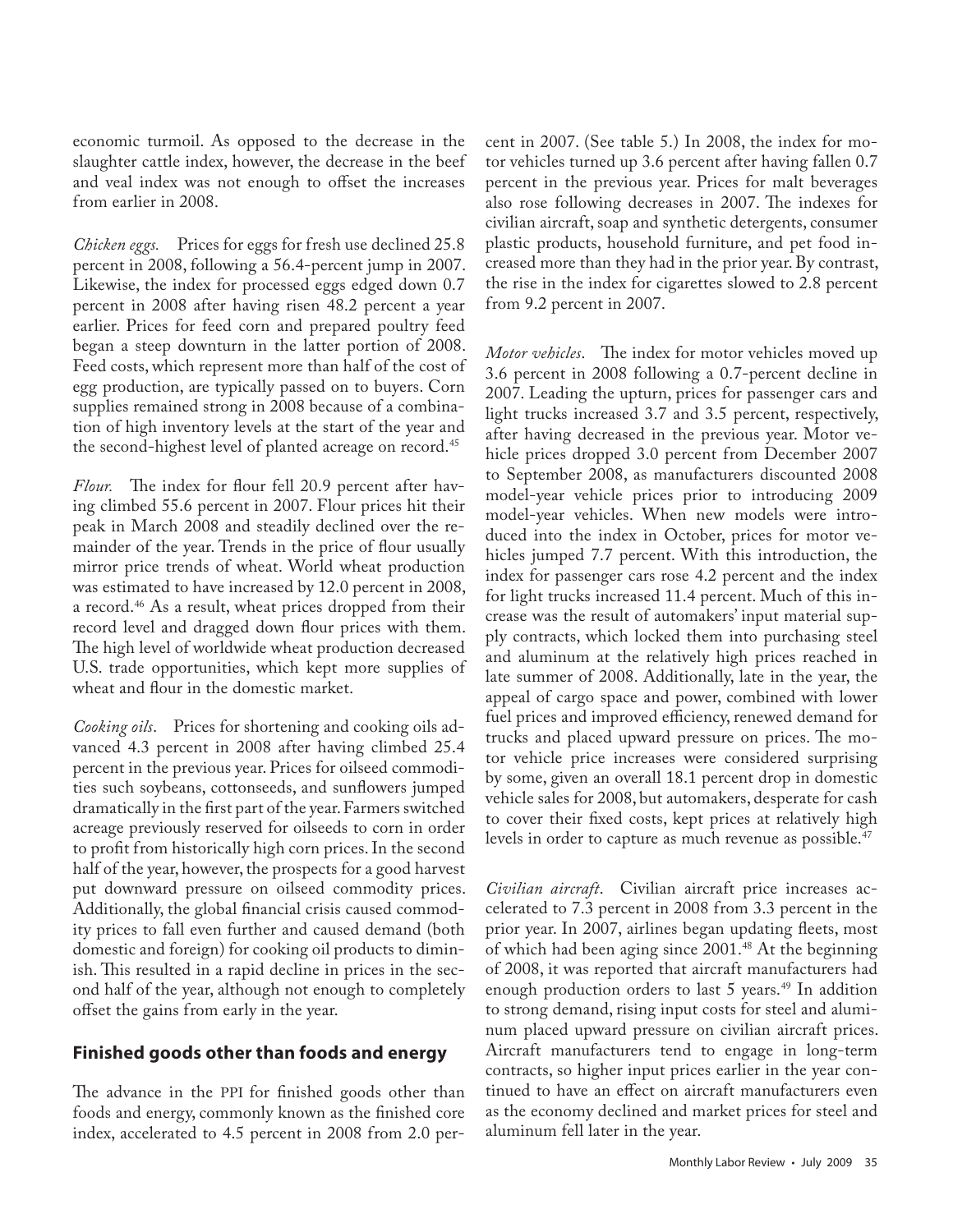| Index                                      | 2004 | 2005   | 2006  | 2007  | 2008 |
|--------------------------------------------|------|--------|-------|-------|------|
| Finished goods other than foods and energy | 2.3  | 1.4    | 2.0   | 2.0   | 4.5  |
|                                            | 7.3  | 1.0    | 3.3   | 6.0   | 17.4 |
|                                            | 1.1  | 1.6    | 6.6   | 1.0   | 11.1 |
|                                            | 8.3  | 8.4    | 3.6   | 3.3   | 9.3  |
|                                            | 7.1  | 3.9    | 5.3   | 3.3   | 7.3  |
|                                            | 3.5  | 3.7    | 2.1   |       | 6.2  |
|                                            | . .  | 6.0    | $-.4$ | $-.8$ | 5.5  |
|                                            | 1.1  | 4.8    |       | 9.2   | 2.8  |
|                                            | . .5 | $-3.8$ | .9    | $-.7$ | 3.6  |

*Soap and synthetic detergents*. The index for soap and synthetic detergents jumped 11.1 percent following a 1.0-percent gain in 2007. Higher export demand due to the weak U.S. dollar, and a slow reaction to declining energy costs, drove the steady increase in this index. Chemical production is an energy-intensive process; therefore, soap and detergent inputs were affected by the peak in energy prices in mid-2008. As a result of longterm contracts, high energy prices early in the year caused larger-than-average increases later in the year. Prices for alkalies and chlorine, prime ingredients in cleaners used to remove dirt without excess scrubbing, climbed 47.3 percent. The index for surfactants—ingredients used to amplify the spreading and wetting properties of water rose 11.1 percent.

*Cigarettes.* The index for cigarettes moved up 2.8 percent in 2008, compared with a 9.2-percent advance in the previous year. After no change in the first 3 months of 2008, cigarette prices increased in April and May mainly because of tobacco companies concluding their annual Master Settlement Agreement payments for 2008.<sup>50</sup> Master Settlement Agreement payments are mandated compensation that tobacco companies must pay to help Federal and State governments cover tobacco-related health-care costs and smoking prevention efforts. The index also edged up in September because some States crafted legislation that blocks illegal online sales of tobacco to minors, sales that were undercutting tobacco prices in stores.<sup>51</sup>

## **Intermediate goods other than foods and energy**

The PPI for intermediate materials less foods and energy rose 2.9 percent in 2008, slightly less than its 2007 increase of 3.3 percent. In 2008, higher prices for materials and components for construction outweighed lower prices for materials for both durable and nondurable manufacturing. (See table 6.) The 2008 increase in intermediate core prices was the smallest calendar-year advance since a 2.1-percent rise in 2003.

*Materials and components for construction*. The rise in the PPI for materials and components for construction accelerated to 7.5 percent in 2008 from 2.0 percent in 2007. The index for fabricated structural metal products increased 12.7 percent after having advanced 2.3 percent in the previous year. Prices for paving mixtures and blocks, asphalt felts and coatings, plastic products, and cast iron pressure and soil pipe and fittings also rose more than in 2007. The index for gypsum products turned up in 2008 after having fallen in the prior year. By contrast, the index for nonferrous metals turned down 21.6 percent after having risen 3.9 percent in 2007. Despite a 9.8-percent drop in private construction in 2008, public construction increased 7.2 percent, to a record \$307.8 billion.52

The index for fabricated structural metal products rose steadily during the first 9 months of 2008 before declining in the final 3 months of the year. This index is mainly influenced by prices for steel, the main input. Steel prices typically affect the fabricated structural metal products index with a lag because of the time it takes steel to move through the stages of production. Steel prices surged in the first half of the year because of high demand for construction, especially in developing nations. In recent years, countries such as China, India, and Thailand have been building up infrastructure to support their expanding industrial sectors. China, the largest consumer of steel, accounts for 35 percent of total world steel use, according to the International Iron and Steel Institute.<sup>53</sup> This institute also reported that at least 3 million tons of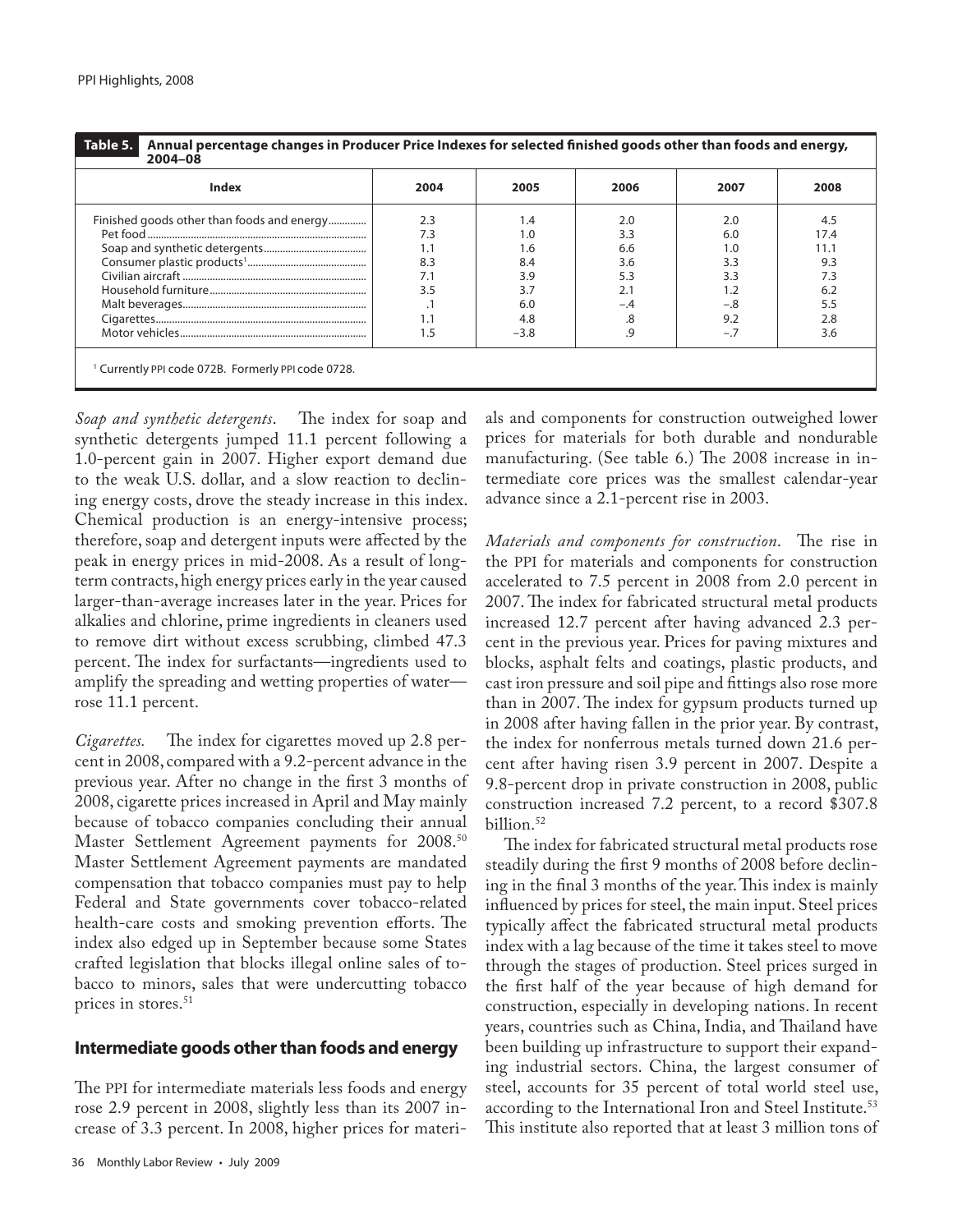**Table 6. Annual percentage changes in Producer Price Indexes for selected intermediate goods other than foods and energy, 2004–08**

| 2004-00                                              |         |         |        |         |         |
|------------------------------------------------------|---------|---------|--------|---------|---------|
| <b>Index</b>                                         | 2004    | 2005    | 2006   | 2007    | 2008    |
| Intermediate goods other than foods and energy       | 8.3     | 4.8     | 4.5    | 3.3     | 2.9     |
| Materials and components for construction            | 10.1    | 6.1     | 4.3    | 2.0     | 7.5     |
|                                                      | 4.1     | 15.3    | 5.0    | 1.4     | 57.8    |
| Cast iron pressure and soil pipe and fittings        | 21.6    | 3.7     | 9.4    | 3.1     | 35.7    |
|                                                      | 4.3     | 14.3    | 27.6   | 1.6     | 34.3    |
|                                                      | 35.5    | 2.0     | 5.5    | 2.0     | 25.5    |
|                                                      | 17.6    | 2.9     | 4.7    | 2.3     | 12.7    |
|                                                      | 20.0    | 18.8    | 5.5    | $-22.1$ | 7.2     |
|                                                      | 6.1     | 11.0    | 1.1    | 1.6     | 6.0     |
|                                                      | 13.7    | 8.9     | 1.2    | 12.8    | $-5.2$  |
|                                                      | 24.6    | 13.6    | 4.0    | 16.3    | $-10.5$ |
|                                                      | 44.0    | 22.3    | $-1.6$ | 27.8    | $-51.2$ |
|                                                      | 7.3     | 17.7    | 16.4   | 10.4    | 49.1    |
|                                                      | $-15.6$ | 11.9    | 12.4   | 48.9    | $-19.3$ |
|                                                      | 28.6    | 10.8    | $-7.8$ | 9.7     | $-8.3$  |
|                                                      | 6.1     | 5.0     | 4.7    | 1.6     | 9.7     |
|                                                      | 5.1     | 6.2     | 4.0    | 2.7     | 14.0    |
|                                                      | $-1.8$  | 2.3     | 1.2    | 1.1     | 14.6    |
| Agricultural chemicals and chemical products         | 8.2     | 8.9     | $-3.0$ | 24.1    | 44.4    |
|                                                      | 18.3    | 5.9     | 12.5   | 1.7     | $-5.1$  |
|                                                      | 17.8    | 18.4    | 26.1   | 3.9     | $-21.6$ |
|                                                      | 48.8    | $-3.8$  | 11.6   | .9      | 4.8     |
|                                                      | 66.0    | 1.2     | 5.5    | $-1.3$  | 28.6    |
|                                                      | 83.6    | 3.5     | 3.9    | 9.4     | 4.0     |
| Hot rolled steel bars, plates, and structural shapes | 53.8    | $-1.0$  | 7.5    | 8.1     | 3.3     |
|                                                      | 28.8    | $-13.9$ | 8.3    | 2.0     | 1.7     |
|                                                      | 35.5    | $-1.2$  | 41.2   | $-9.1$  | $-10.5$ |
|                                                      | 4.0     | 7.9     | 5.3    | 3.8     | 11.7    |

steel were used to build the stadiums and make necessary infrastructure improvements for the 2008 Summer Olympics in Beijing.54 By the end of the year, slowdowns in the construction and automotive sectors caused demand for steel to greatly diminish. Consequently, the index for fabricated structural metal products declined over the last 3 months of 2008, although not enough to offset record-high prices reached earlier in the year.

*Materials for durable manufacturing*. The index for materials for durable manufacturing turned down 5.1 percent in 2008 after having risen 1.7 percent in 2007. The index for nonferrous metals dropped 21.6 percent following a 3.9-percent increase in the previous year. Prices for plastic resins and materials and primary basic organic chemicals also turned down in 2008 after having advanced a year earlier. The index for cold rolled steel sheet and strip fell more than it had in 2007, while prices for semifinished steel, hot rolled steel sheet and strip, and hot rolled steel bars, plates, and structural shapes rose less than in the prior year. In 2008, the slowing economy led to lower demand for many materials for

durable manufacturing, negatively affecting prices.

The index for primary nonferrous metals fell 29.8 percent in 2008 subsequent to a 3.9-percent increase in 2007.55 This was a dramatic downward turn from the annual gains of the preceding 6 years. Mainly because of production-cost pressure, primary nonferrous metal prices increased 17.5 percent from December 2007 to May 2008. According to the U.S. Geological Survey's annual Mineral Commodity Summaries report, recordlow inventories and labor issues in the beginning of the year led to higher prices for copper and a ramping up of copper production.56 Aluminum prices jumped early in the year because of rising energy costs linked to updated electric power contracts affecting aluminum producers in China—the world's largest producer.<sup>57</sup> These new contracts had a significant impact on prices because energy is a major input to aluminum production. Later, the index fell rapidly because of pressure from surplus materials and slumping demand. When energy prices turned down, signaling an economic slowdown, Chinese aluminum producers attempted to prevent a surplus by making major production cuts in October, but to no avail.<sup>58</sup>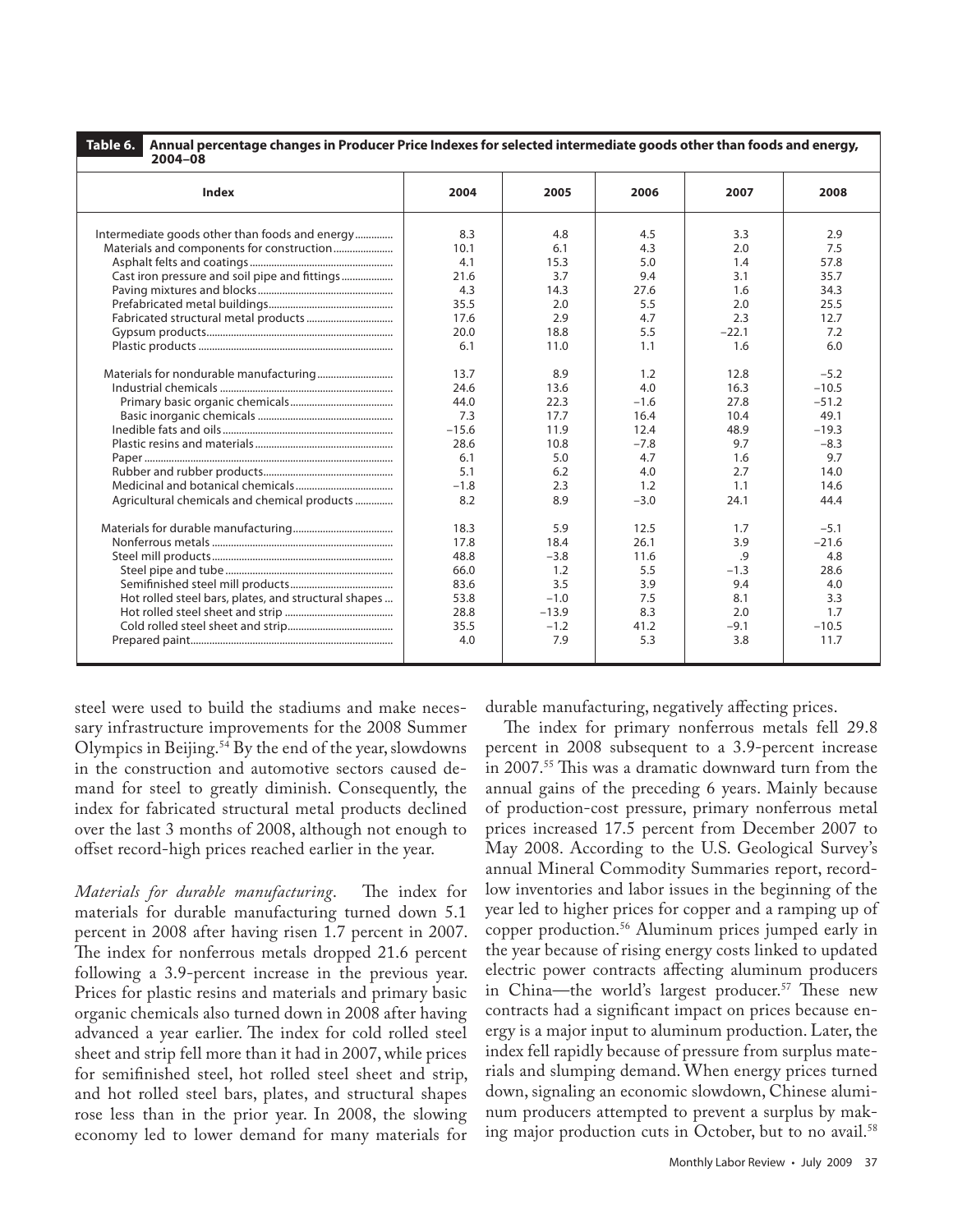Falling demand from the construction sector and motor vehicle manufacturers, the main users of primary nonferrous metal products, pushed prices lower through the end of 2008.

*Materials for nondurable manufacturing*. The index for materials for nondurable manufacturing turned down 5.2 percent in 2008 after having risen 12.8 percent in 2007. The index for primary basic organic chemicals dropped 51.2 percent after having increased 27.8 percent in the prior year. Prices for plastic resins and materials and for inedible fats and oils also fell in 2008 after having risen a year earlier. By contrast, prices for basic inorganic chemicals, agricultural chemicals and chemical products, paper, medicinal and botanical chemicals, and rubber and rubber products rose more than in the prior year.

The downturn in the index for primary basic organic chemicals can be attributed to falling crude petroleum prices, since primary basic organic chemicals are made from a petroleum refining process. Prices for crude petroleum, like those of other energy materials in 2008, grew substantially in the first half of the year before falling at a rapid rate in the second half of the year. In addition, chemicals are purchased as inputs by manufacturers of plastics, rubber, and fibers. Demand for organic chemicals was severely affected by the economic downturn, with the resulting buildup of chemical inventories placing severe pressure on prices.

## **Crude nonfood materials less energy**

The PPI for crude nonfood materials less energy turned down 24.1 percent in 2008 after having risen 15.6 percent in 2007. (See table 7.) The 2008 decrease for basic industrial materials was the first calendar-year decline since a 9.9-percent drop in 2001. The slowing economy contributed significantly to the downturn in prices for basic industrial materials by eroding demand. In 2008, the index for iron and steel scrap fell 35.2 percent after having increased 29.4 percent in the preceding year. Prices for nonferrous metal ores, wastepaper, soybeans, and raw cotton also turned down in 2008 after having gone up in the prior year. By contrast, the rise in the index for phosphates jumped to 87.3 percent from 52.0 percent in 2007. Prices for wood chips also advanced more than they had in the prior year.

*Iron and steel scrap*. Prices for iron and steel scrap turned down 35.2 percent in 2008 after having risen 29.4 percent in 2007. Prices for iron and steel scrap, like those of many commodities, experienced a bubble that grew quickly through the first half of 2008. When this trend reversed course, rapid declines dominated the latter half of the year. Before the downturn began, the index rose 90.6 percent over the first 7 months of 2008. Iron and steel scrap prices then plummeted in September, October, and November—69.7 percent in total—mainly because of the retracting global economy. Iron and steel scrap are melted and reformed into new steel products that are used primarily by the construction and automotive industries. These sectors succumbed to the economic malaise of the latter half of 2008, leading to a dramatic drop in demand for steel. The U.S. Geological Survey reported that buyers in Asia and Europe cancelled many orders, leading to oversupply. Despite an attempt to relieve oversupply by slashing steel mill utilization to 71 percent in October, which led to an increase in ferrous scrap prices in December, the index closed 2008 well below its level from the end of 2007.<sup>59</sup>

*Wastepaper*. Wastepaper prices moved down 55.1 percent in 2008, compared with a 53.4-percent jump in the previous year. Products in this index are recycled and later sold as recycled paper and cardboard. China, as well

| Table 7.<br>Annual percentage changes in Producer Price Indexes for selected crude nonfood materials less energy, 2004-08 |         |         |      |        |         |
|---------------------------------------------------------------------------------------------------------------------------|---------|---------|------|--------|---------|
| Index                                                                                                                     | 2004    | 2005    | 2006 | 2007   | 2008    |
|                                                                                                                           | 20.5    | 5.2     | 17.0 | 15.6   | $-24.1$ |
|                                                                                                                           | 17.3    | $-9.1$  | 19.1 | 53.4   | $-55.1$ |
|                                                                                                                           | 50.8    | $-10.8$ | 2.9  | 29.4   | $-35.2$ |
|                                                                                                                           | $-29.7$ | 7.0     | 7.9  | 76.8   | $-29.8$ |
|                                                                                                                           | 49.9    | 26.2    | 31.3 | 10.8   | $-33.7$ |
|                                                                                                                           | $-35.5$ | 16      | 2.9  | 20.1   | $-12.3$ |
|                                                                                                                           | $-3.0$  | $-.3$   | 5.0  | $-1.3$ | 4.7     |
| Construction sand, gravel, and crushed stone                                                                              | 4.3     |         | 9.3  | 8.4    | 6.7     |
|                                                                                                                           | 2.4     | 3.9     | 26.7 | .8     | 8.9     |
|                                                                                                                           | 12.7    | 5.0     |      | 52.0   | 87.3    |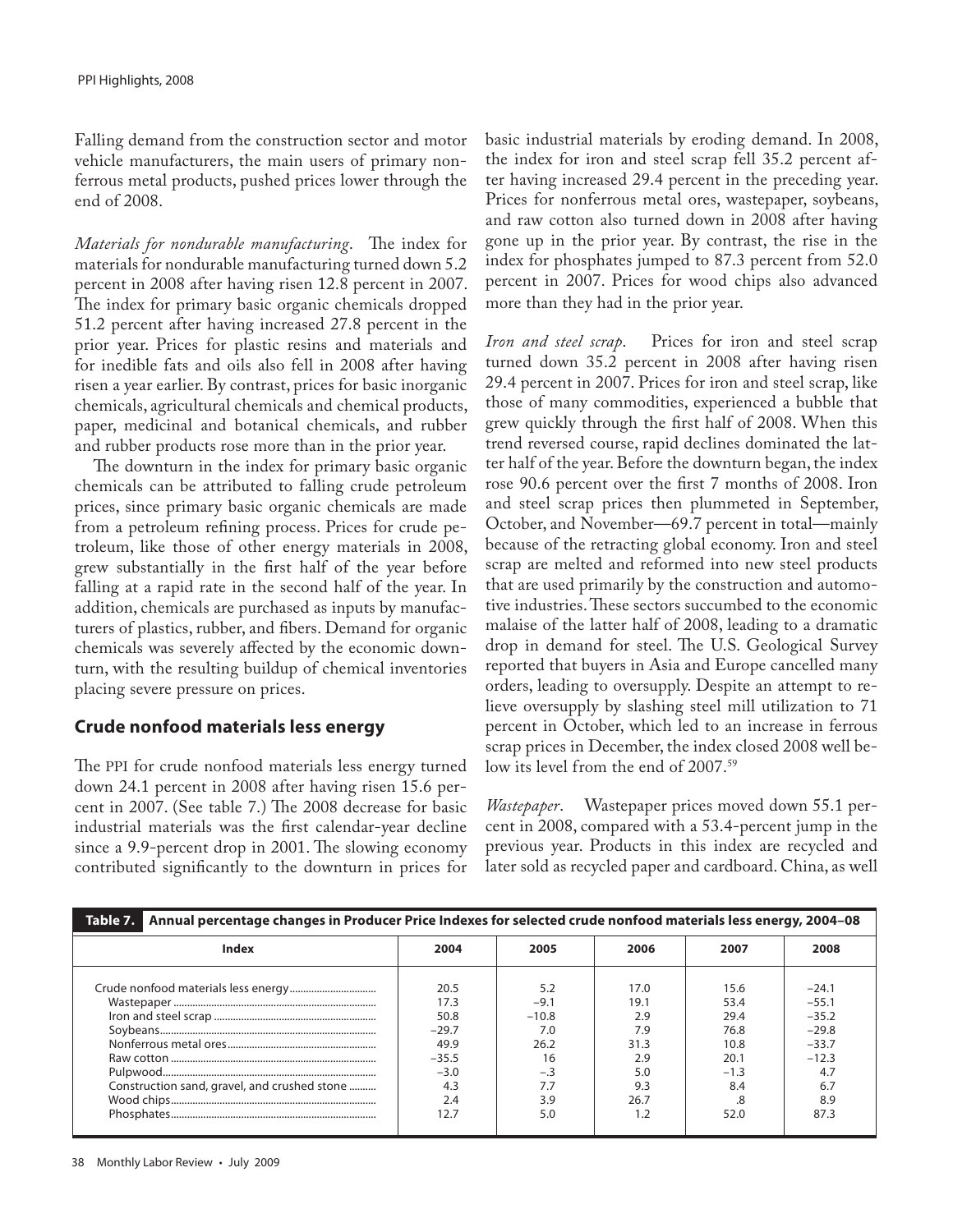# **The unbearable lightness of demand: a survey of the ferrous scrap market in 2008**

The importance of recycling to the steel industry should not be understated. In 2007, more than three quarters of domestic steel production was derived from recycled scrap.<sup>1</sup> Typically, the savings achieved by using scrap for steel manufacturing are substantial. For this reason, in the 1990s there was a revolution in steel production brought about by the adaptation of Electric Arc Furnace (EAF) technology for the manufacture of flat rolled steel products. The superior cost structure of EAFs over traditional blast furnaces (EAFs are smaller and, because they rely upon ferrous scrap, also cheaper to operate) led to an expansion of steel production around the world.

A variety of forces pushed world steel production to record levels in 2008. Some trends had been emerging for more than a decade; the collapse of the Soviet Union, for example, resulted in the birth of a massive ferrous scrap export industry. However, between 2002 and 2007, Russia enacted several policies both to reduce scrap exports and to channel exports through port facilities in Russia instead of those in Ukraine.<sup>2</sup> The result was a sizable cut in Russian scrap exports at the same time that Middle Eastern steel production was taking off in such places as Egypt and Turkey, servicing the oil-state construction booms.

Meanwhile, American steel makers, who had been unified in predictions of bankruptcy and pleas for Federal protection in 2001, began seeing healthy profits. Industry optimism was boosted by increasing consolidation that provided much needed pricing power. A vital factor giving heart to American ferrous scrap producers was the sharp depreciation of the American dollar relative to other major currencies. The dollar's depreciation made American scrap metal more attractive to foreign buyers, which in turn helped spur production of U.S. steel. Thus, both steel and ferrous scrap producers were confident striding into 2008, even in the face of warning signs in such sectors as housing and automobiles. In December 2007, the Producer Price Index for iron and steel scrap stood at an all-time high, a level that was then exceeded in each of the first 7 months of 2008; the index soared 91 percent from January to July.

During this period ferrous scrap markets saw extreme price hikes due to tight global supplies, as demand for steel grew faster than the supply of ferrous scrap inputs. As the U.S. dollar fell to almost 60 percent of the value of the Euro, American steel makers not only managed to push imports (mostly Chinese) out of the American market, but they came close in July 2008 to exporting more steel than the country imported for the first time in decades. Another factor that helped U.S. steel exports to rise was the relative self-sufficiency of American steel producers. Asian steel producers are

much more dependent upon imported iron ore than American producers, who tend to own ore-producing properties.

In January 2008, Rio Tinto (the world's largest iron-ore mining firm) led other companies in an effort to lift the approximately \$80/ton of iron ore that Asian firms were paying to a level closer to that of the world iron-ore spot price (around \$180/ton in January 2008).3 By late February, Rio Tinto had succeeded in raising the price that Japanese and Korean steel makers paid by about 65 percent. By June, the Chinese firms finally had capitulated, agreeing to 80-percent price hikes.4 U.S. ferrous scrap exports during the first three quarters of 2008 increased almost 40 percent compared with the same period in 2007.<sup>5</sup>

During mid-August and early September 2008, the economic downturn signaled a turning point for steel and ferrous scrap exports. The Producer Price Index for iron and steel scrap fell 22 percent in September. This was followed by a decline of 39 percent in October and 36 percent in November. From August to November the ferrous scrap index tumbled 70 percent from its high.

Ore exporters, flush from hard-won price hikes, were stunned when ore and scrap, after having been shipped halfway across the world, were turned away at the gates of Asian steel mills.6 The construction boom in the oil states—and its resulting demand for steel—retreated as oil prices dropped almost as fast as ferrous scrap prices. This price collapse was compounded by a corresponding collapse in production: domestic steel output was cut almost in half over this time frame.<sup>7</sup>

The suddenness of the drop in the price of steel exacerbated the effect of the price changes for scrap. In contrast to steel mills with blast furnaces that plan production months in advance, steel producers that used mostly EAFs were able to respond quickly in the face of collapsing steel demand. Demand for scrap dropped drastically, some EAFs fell silent, and steel mills worked through stockpiled scrap and prepurchased ore while producing steel that fewer people wanted to buy.

By the end of the year, steel producers presided over mills that had drastically cut back production. Demand for scrap in the world economy was almost as low as demand for new steel, as firms and consumers averse to spending money delayed junking cars and other aging machines, waiting for signs of an uptick in the economy.

#### **NOTES**

<sup>1</sup> "Steel recycling rates at a glance," on the Internet at **www.recycle-steel. org/pdfs/2007Graphs.pdf** (visited July 17, 2009).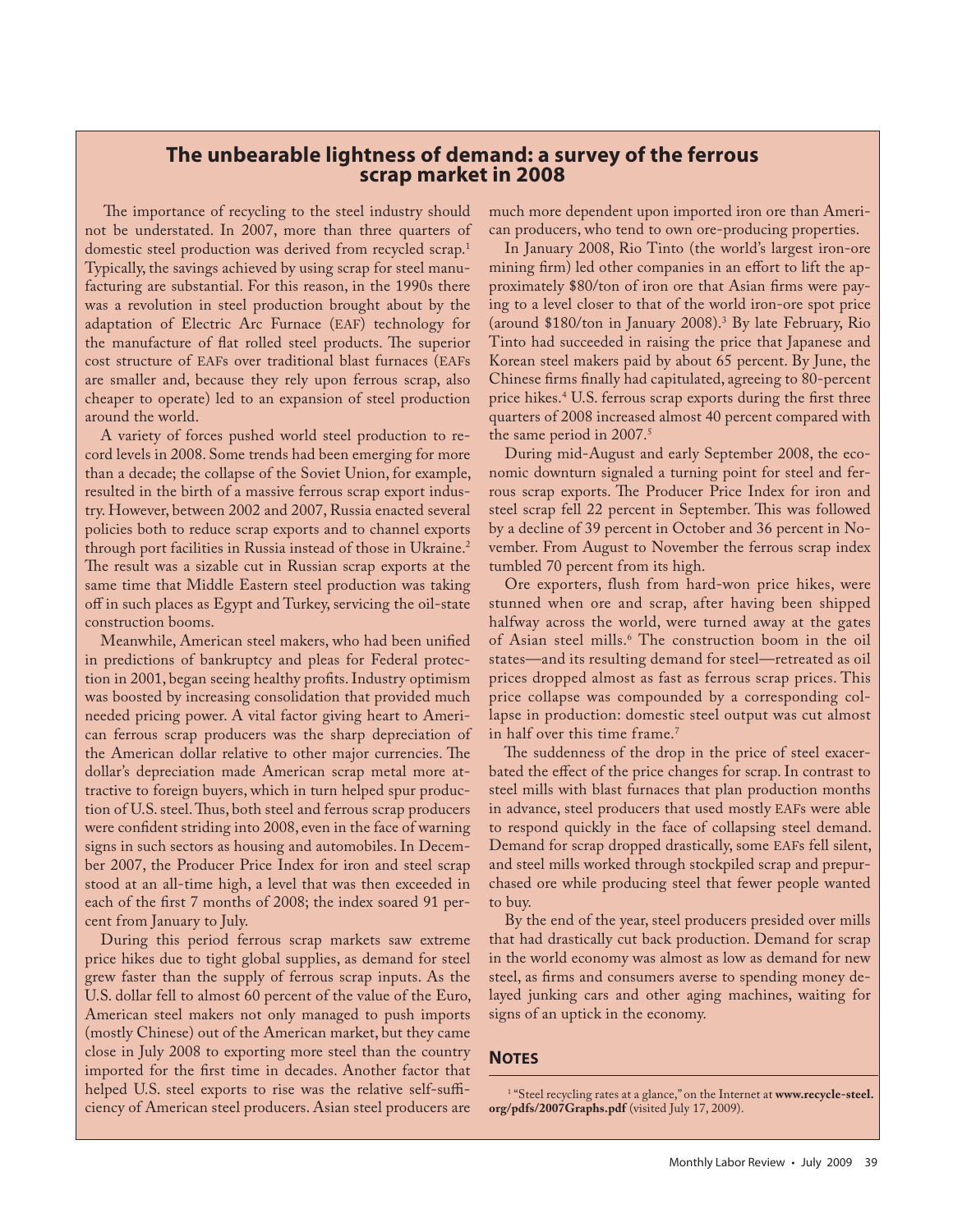#### **Notes— Continued —The unbearable lightness of demand: a survey of the ferrous scrap market in 2008**

2 Dan Sandoval, "The Russian bear roars: discussions of global markets typically revolve around China; however, Russia is growing in prominence," on the Internet at **www.entrepreneur.com/tradejournals/article/169458968.html (**visited July 6, 2009).

3 Robert Matthews, "Rio Tinto to Lift Ore Prices," *The Wall Street Journal*, Jan. 17, 2008, A13.

4 Alex Wilson, "BHP, China Reach Iron-ore Deal," *The Wall Street Journal*, July 4, 2008; see **http://online.wsj.com/article/SB121515896854028845. html** (visited July 20, 2009).

as other parts of Asia, is the main importer of recycled materials from the United States because it has no indigenous source of fiber supply. In the first 3 months of 2008, wastepaper prices rose 3.8 percent because of increased demand for exports in the wake of a weak U.S. dollar. Prices began to turn down in April when the U.S. dollar started showing signs of recovery. The index fell dramatically in the final quarter of 2008, 54.4 percent, as the global economic slowdown led to weak demand and a surplus of unsold waste products. Low volume makes recycling wastepaper more expensive than using landfills, a phenomon which exacerbated an already existing weakness in demand.

*Raw cotton*. Prices for raw cotton declined 12.3 percent in 2008 following an increase of 20.1 percent in 2007. The index rose slightly through April and fell over the remainder of the year, other than when it made a moderate jump in September. Prices for cotton rose slowly early in the year as farmers switched to planting more profitable crops, especially soybeans. Soybean prices were up 76.8 percent in 2007, and they increased an additional 26.0 percent during the first half of 2008. As a result, the number of acres on which cotton was harvested was 26.3 percent lower in 2008 than in 2007.<sup>60</sup> Fear of a shortage of cotton intensified when hurricanes Gustav and Ike damaged crops in early September, causing a 4.4-percent spike in the index. Initial reporting estimated that more than 47 percent of the cotton crop had been destroyed.<sup>61</sup> By October, prices were declining again as it became clear the predicted crop damage had been overstated. By the end of 2008, undersupply worries were overshadowed by the reality of a surplus due to the slowing global economy. Falling demand from developing countries, major consumers of cotton that were particularly vulnerable to the global economic downturn, forced cotton prices down.<sup>62</sup> The initial undersupply of cotton somewhat worked in favor of cotton prices when the economy crashed. Although the cotton index de-

<sup>5</sup> *Institute of Scrap Recycling Industries Friday Report*, Jan. 16, 2009. Visit **www.isri.org** to obtain contact information and request a copy of the report.

6 Robert Matthews, "Steelmakers Squeeze Suppliers," *The Wall Street Journal*, Nov. 18, 2008, B2.

<sup>7</sup> *Institute of Scrap Recycling Industries Friday Report*, Nov. 21, 2008. Visit **www.isri.org** to obtain contact information and request a copy of the report.

clined 8.9 percent in 2008, prices did not fall as much as those of corn and soybeans, which dropped 24.0 and 29.8 percent, respectively.

*Construction sand, gravel, and crushed stone*. Subsequent to an 8.4-percent increase in 2007, the index for construction sand, gravel, and crushed stone rose 6.7 percent in 2008, moving steadily higher in every month of the year. While growth slowed in this index, continued investment in nonresidential construction and government infrastructure projects supported the increase in prices. According to the U.S. Department of Commerce, spending in the nonresidential-construction sector increased 15.3 percent in 2008.63 Demand was also bolstered by publicly funded construction projects and government expenses, such as road construction, beach upkeep, and snow and ice control. According to the U.S. Geological Survey, 23 percent of construction sand, gravel, and crushed stone in the U.S. was used for road construction in 2008.64

#### **Services**

*Total trade industries*. The Producer Price Index for the net output of total trade industries rose 7.3 percent in 2008 after having increased by 3.9 percent a year earlier. PPIs for trade industries measure changes in margins that is, the difference between the selling price and acquisition cost of an item—received by wholesalers and retailers. The majority of trade industry indexes benefited from falling prices in late 2008, as acquisition costs fell faster than the selling prices of products. In 2008, the margin indexes for merchant wholesalers of durable and nondurable goods, grocery stores, and discount department stores increased more than they had a year earlier. By contrast, margins received by new car dealers turned down in 2008. (See table 8.)

The margin index for merchant wholesalers of nondurable goods climbed 17.3 percent in 2008 compared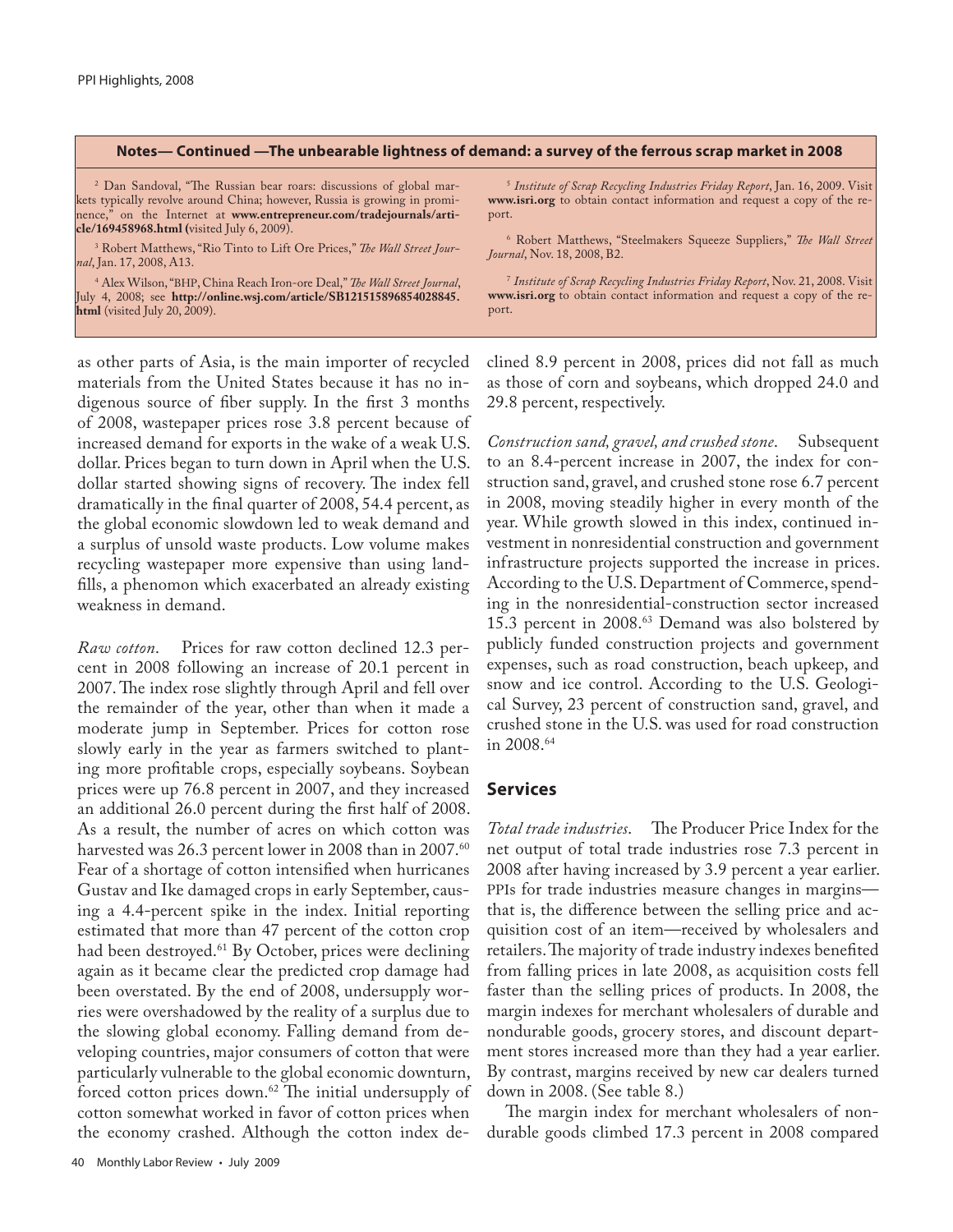| <b>Index</b>                                                | 2004   | 2005      | 2006   | 2007   | 2008      |
|-------------------------------------------------------------|--------|-----------|--------|--------|-----------|
|                                                             | (1)    | (1)       | (1)    | 3.9    | 7.3       |
|                                                             | (1)    | (1)       | (1)    | 3.0    | 11.2      |
|                                                             | (1)    | 1.7       | 5.8    | 4.0    | 7.1       |
|                                                             | (1)    | 4.6       | 7.6    | 1.6    | 17.3      |
|                                                             | 8.5    | $\cdot$ 1 | $-3.6$ | 4.7    | 14.6      |
|                                                             | 7.4    | 6.3       | $-.4$  | 4.5    | 8.9       |
|                                                             | 2.4    | 3.9       | 4.4    | 4.2    | $-3.7$    |
|                                                             | (1)    | (1)       | (1)    | 6.6    | 3.1       |
|                                                             | 9.1    | 8.2       | 3.0    | 12.3   | 1.2       |
|                                                             | $-1.5$ | 7.7       | $-1.1$ | 9.0    | 4.7       |
|                                                             | 0.0    | 0.0       | 6.3    | 6.6    | 2.8       |
|                                                             | 6.3    | 5.3       | 2.3    | 4.2    | $-.3$     |
| Long-distance general freight trucking, by the truckload    | 4.8    | 5.9       | 1.2    | 3.1    | $-.6$     |
| Long-distance general freight trucking, less than truckload | 8.0    | 5.3       | 3.7    | 5.2    | $-2.3$    |
|                                                             | 8.9    | 3.1       | 3.8    | 6.9    | 1.9       |
|                                                             | 7.4    | 13.1      | 1.9    | 9.2    | 3.8       |
|                                                             | 9.3    | 13.8      | 1.1    | 9.2    | 4.6       |
|                                                             | $-.8$  | 10.4      | 5.5    | 11.4   | $-2.3$    |
|                                                             | .5     | 9.4       | 4.8    | 3.1    | 3.3       |
|                                                             | (1)    | (1)       | (1)    | 1.8    | $\cdot$ 3 |
|                                                             | 4.6    | 4.2       | 3.9    | 3.8    | 2.1       |
|                                                             | 9.9    | 10.1      | 5.8    | 9.8    | $-16.8$   |
|                                                             | 1.6    | 1.2       | 5.2    | 1.6    | $-10.5$   |
|                                                             | 1.3    | 11.5      | 1.3    | $-5.5$ | $-9.3$    |

with a 1.6-percent advance in the prior year. This index rose early in the year as margins were affected by low inventories for groceries and strong sales of chemical products. In the second half of 2008, wholesale margins continued to expand, reflecting a rapid collapse in the prices of commodities used in food products. U.S. Census Bureau data tracking nondurable goods in December 2008 showed wholesale inventories 4.1 percent below 2007 levels and a 6.9-percent increase in shipments.<sup>65</sup>

Margins received by merchant wholesalers of durable goods advanced 7.1 percent in 2008 subsequent to a 4.0-percent gain in the prior year. Margins for durable goods rose because bloated inventories at the factory level resulted in wholesalers' acquisition costs decreasing faster than selling prices. The November 2008 University of Michigan consumer confidence sentiment index reading of 55.3 was near its record low set in April and May of 1980, as declining employment, falling incomes, and evaporating household wealth left consumers in their most pessimistic state in 50 years—stifling demand for big-ticket items.<sup>66</sup> December data from the U.S. Census Bureau showed wholesale inventories 7.0 percent above 2007 levels and a 2.7-percent annual decline in shipments in 2008.<sup>67</sup>

Margins received by supermarkets and grocery stores moved up 8.9 percent in 2008 following a 4.5-percent rise in 2007. Expanding margins were broad based in this industry. Margins turned up or rose more in 2008 for meats, produce, frozen foods, nonedible groceries, and general merchandise. Most of the margin growth occurred in the second half of the year, as fuel prices—a major factor in food prices—plummeted. Nevertheless, margins began eroding around the holiday season because grocers were forced to lower prices in response to weak demand.

The margin index for discount department stores moved up 14.6 percent in 2008 compared with a 4.7 percent gain in the previous year. Consumers, faced with historical declines in wealth due to the collapse of the stock and housing markets, avoided upscale, high-end stores and rediscovered discount department stores. They sought less expensive, store-branded products, resulting in higher margins for discount stores. Through this increase in foot traffic and attention to acquisition costs, discount stores found they could prosper in the weak economic environment.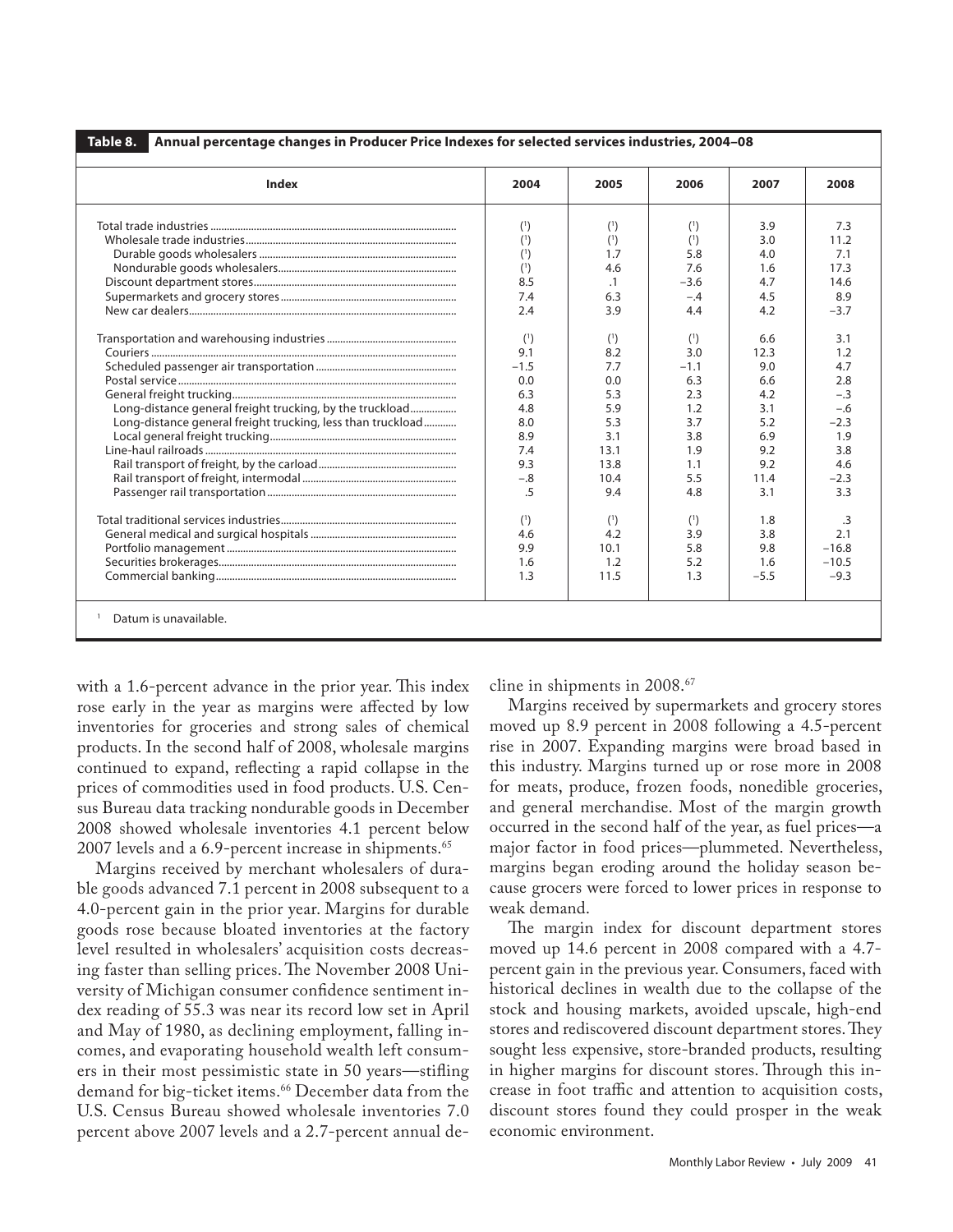By contrast, the margin index for new car dealers moved down 3.7 percent in 2008 compared with a 4.2 percent advance a year earlier. Most of the 2008 decline in margins was due to a 16.8-percent decrease in margins for new vehicle sales, as well as a drop in financing and insurance prices.<sup>68</sup> From its inception in December 1999 though December 2008, the index for the margin on new vehicle sales fell 22.6 percent. Dealer margins on used vehicle sales also fell in 2008, by 11.9 percent. Margins received by car dealers were negatively affected by higher fuel prices early in the year, which shifted demand away from SUVs and sport models (which typically have higher margins than most other vehicles), and by the deterioration in consumer confidence and wealth that occurred later in the year.

*Total transportation and warehousing industries*. The Producer Price Index for the net output of total transportation and warehousing industries rose 3.1 percent in 2008 after having advanced 6.6 percent in the preceding year. The majority of the indexes included in this category peaked in the third quarter of 2008 and then fell sharply, due to the economic slowdown and the effect of diminishing fuel surcharges. In 2008, the indexes for couriers, scheduled passenger air transportation, the U.S. Postal Service, and line-haul railroads increased at slower rates compared with 2007. Prices received by the general freight trucking industry group declined following gains in the prior year.

The index for couriers edged up 1.2 percent in 2008 subsequent to a 12.3-percent increase in 2007. Prices in this industry peaked in September at a level 9.3 percent higher than the start of the year; during the final quarter of 2008, the index retreated 8.5 percent. Some companies in this industry downsized their operations by limiting delivery areas, in response to the weak economic climate and a poor business outlook. Demand is price sensitive in this industry, and soaring fuel surcharges early in the year caused some buyers to pursue alternatives to help lower costs, including buying from local businesses and lengthening delivery times.

Prices received by the scheduled passenger air transportation industry moved up 4.7 percent in 2008 compared with a 9.0-percent advance a year earlier. Fuel surcharges boosted this index in the first half of the year, although these gains were moderated by weak demand in subsequent months. According to Bloomberg News, "U.S. airline traffic fell in 2008 for only the fifth time since the government began tracking the data 35 years ago as the global economy weakened and carriers slashed schedules."69

The U.S. Postal Service index increased 2.8 percent in 2008 subsequent to advances of 6.6 percent in 2007 and 6.3 percent in 2006. As a result of the Postal Accountability and Enhancement Act of 2006, the U.S. Postal Service can increase rates with 45 days notice as long as the increase falls within the CPI rate of inflation for the prior 12 months. Through January 2008, the CPI increased 2.9 percent. The resulting increase in U.S. postal rates on May 12, 2008, was broad based, covering all mailing classes, domestic and international, as well as special services.<sup>70</sup>

The line-haul railroads index rose 3.8 percent following a 9.2-percent jump in 2007. Within this industry, the indexes for freight rail transportation by the carload and passenger rail transportation posted increases, while prices for intermodal freight transportation declined in 2008. As noted in a January 2009 press release from the Association of American Railroads, although 2008 freight rail traffic was the fourth highest in history, total ton-miles shipped by domestic railroads decreased 1.3 percent from 2007, and 15 of the 19 commodities followed by the association experienced a decrease in volume shipped in 2008.<sup>71</sup>

Prices received by the general freight trucking industry edged down 0.3 percent in 2008. Calendar-year declines of 0.6 percent and 2.3 percent, respectively, for truckload and less-than-truckload long-distance general freight trucking, were at or near record levels, and the 1.9-percent advance in the index for local general freight trucking was the index's smallest increase since 2002. Operational costs, affected greatly by volatile diesel fuel prices and lower freight volumes brought about by the weakened economy, made for an especially challenging environment in 2008 for the trucking industry. The American Trucking Association's for-hire truck tonnage index fell 14.1 percent in 2008, retreating to its lowest level since December 2000.72

*Total traditional service industries*. The Producer Price Index for the net output of total traditional service industries edged up 0.3 percent in 2008 following a 1.8-percent rise in the prior year. Prices received by the general medical and surgical hospitals industry increased at slower rates compared with 2007, whereas the indexes for portfolio management and securities brokerages turned down in 2008. Prices received by the commercial banking industry fell more than they had a year earlier.

The general medical and surgical hospitals index rose 2.1 percent in 2008 subsequent to a 3.8-percent gain a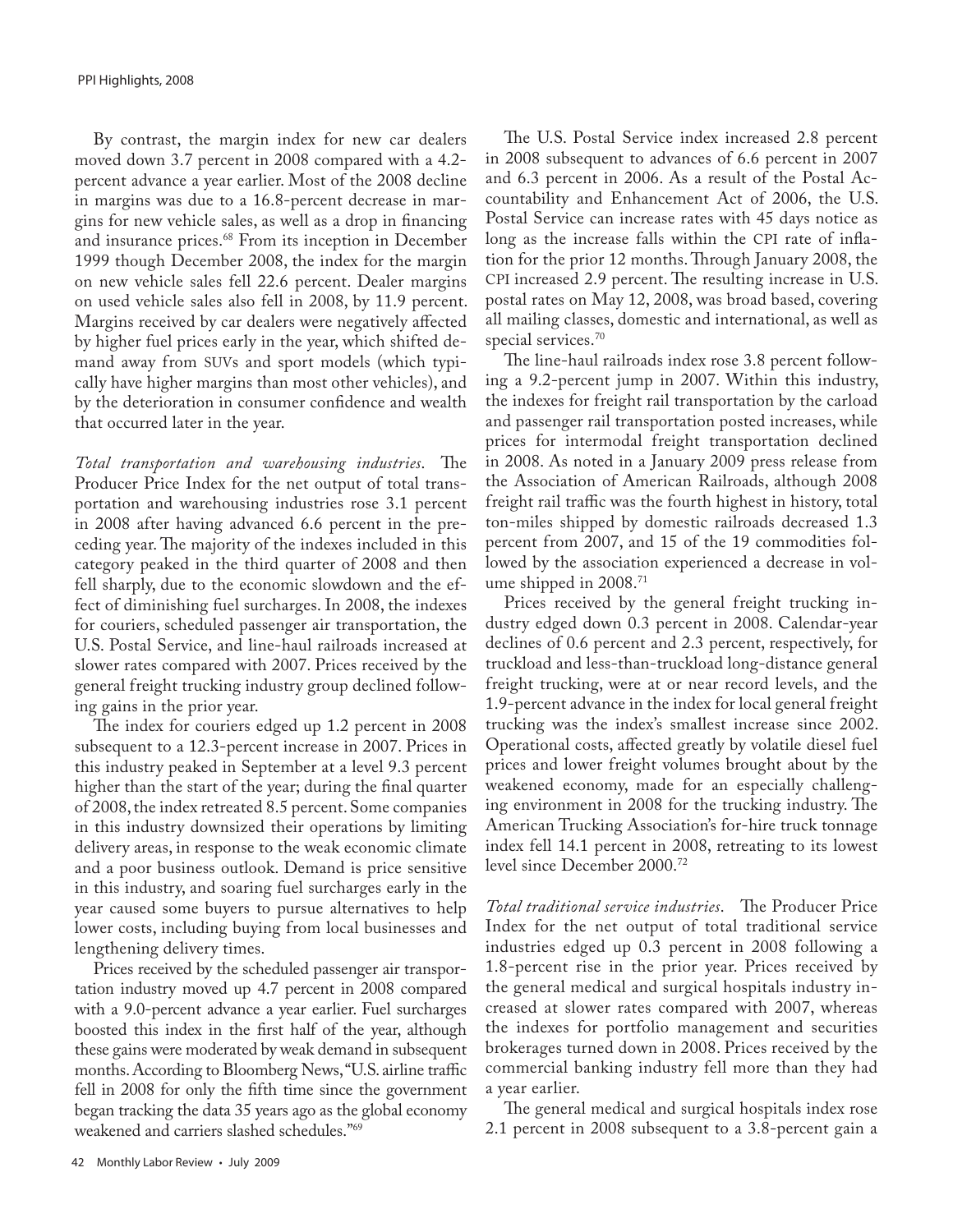year earlier. Each year, two factors account for the majority of the annual movement of this index. In January, adjustments are made to reflect changes in insurance companies' reimbursements and modifications in hospital billings. These adjustments resulted in a 0.2-percent advance in the hospital index in January 2008, compared with 0.8-percent gains in the prior two Januarys. Medicare and Medicaid reimbursement rates are usually revised in October, at the start of the Federal Government's fiscal year. For fiscal year 2009, the Centers for Medicare and Medicaid Services issued a final rule that increased Inpatient Prospective Payment System rates by 3.6 percent (1.6 percent for hospitals that do not submit quality data). The effect of this revision was a 1.2-percent rise in the October PPI for hospitals. For fiscal year 2009, hospitals are required to report 43 quality measures on their claims for Medicare inpatient services to qualify for a full update to their fiscal year 2009 payment rates. Overall, the final rule is estimated to increase Medicare payments to acute care hospitals by nearly \$4.75 billion.<sup>73</sup>

In 2008, the index for portfolio management declined 16.8 percent compared with a 9.8-percent gain in 2007. The movement of this index reflects the fees paid to fund managers on the basis of the value of assets under management, assets which for the most part were reduced in 2008's historic bear market. Major market indexes like the Standard and Poor's 500 and the Wilshire 5000 registered 40 percent declines for the year, as asset prices were hammered by a deflating credit bubble and the associated economic contraction. In December 2008, the National Bureau of Economic Research reported that the U.S. economy had been in recession since December 2007.<sup>74</sup>

The index for securities brokerages dropped 10.5 percent in 2008 compared with a 1.6-percent gain a year earlier. Brokerage commissions are based on the asset value in stock or mutual fund transactions; consequently, the bear market in 2008 had a negative impact on pricing in this industry. Additionally, prices received by securities brokerages for margin lending were adversely affected when the Federal Reserve lowered the Federal funds rate to 0.25 percent in response to the weak economic environment.

Prices received by the commercial banking industry dropped 9.3 percent in 2008 after having fallen 5.5 percent in 2007. The banking sector had a very difficult year in 2008: annual earnings dropped to their lowest levels since 1989, with interest income falling 16.8 percent. The first full-year trading loss was a factor in the 11-percent decline in noninterest income.75 Credit losses surged because of deteriorating asset quality in real estate portfolios. Problems in the credit market also led to lowered demand and pricing power for securitized products, items which are typically a major source of revenue for the commercial banking industry. According to the Federal Deposit Insurance Corporation's (FDIC's) quarterly banking profile, the percentage of unprofitable FDIC-insured commercial banks rose from 10.7 percent in 2007 to 22.1 percent in 2008 despite strong growth in domestic deposits.76

#### **NOTES**

ACKNOWLEDGMENTS: The authors thank Michael J. Conforti, Jr., for writing "2008 price highlights for the finance industry"; Joseph A. Nunes for writing "Wild ride for milled rice in 2008"; and Sterling E. Kelley for writing "The unbearable lightness of demand: a survey of the ferrous scrap market in 2008." Michael J. Conforti, Jr.; Joseph A. Nunes; and Sterling E. Kelley are economists in the Office of Prices and Living Conditions, Bureau of Labor Statistics.

1 Finished goods are commodities that are ready for sale to final-demand users, either as durable or nondurable goods for consumers or as capital equipment for businesses.

2 Intermediate goods consist of material and component inputs for manufacturing and construction, as well as supplies for all types of businesses.

3 Intermediate energy goods are energy products for distribution to businesses, and finished energy goods are energy products for distribution to households.

4 For a detailed discussion of price transmission across stages of processing, see Jonathan Weinhagen, "An empirical analysis of price transmission by stage of processing," *Monthly Labor Review*, November 2002, pp. 3–11, as well as Jonathan Weinhagen, "Consumer gasoline prices: an empirical investigation," *Monthly Labor Review*, July 2003, pp. 3–10.

<sup>5</sup> The stage-of-processing indexes for finished goods, intermediate goods, and crude goods other than foods and energy are commonly referred to as the

*finished core*, *intermediate core*, and *crude core* indexes. Also, the index for crude goods other than foods and energy sometimes is referred to as the index for *crude nonfood materials less energy* or the index for *basic industrial materials*.

6 See the indexes for materials for durable manufacturing and materials for nondurable manufacturing. These two indexes composed nearly 24 percent of the intermediate goods index at the start of 2008.

7 See the indexes for materials and components for construction, components for manufacturing, and supplies to nonmanufacturing industries (less feeds). These three indexes composed nearly 43 percent of the intermediate goods index at the start of 2008.

8 Jonathan Weinhagen, "An empirical analysis of price transmission by stage of processing," and "Consumer gasoline prices: an empirical investigation."

<sup>9</sup> *Gross Domestic Product: Fourth Quarter 2008 (Final)*, BEA 09–11 (Bureau of Economic Analysis, Mar. 26, 2009).

<sup>10</sup> *Ibid*; and *Strong dollar's downside*, The Hawk Eye, online at **www.thehawkeye.com/Story/mm-090908** (visited June 5, 2009).

<sup>11</sup>*Prospects for the Global Economy, Global Economic Prospects 2009: Commodity Markets at the Crossroads*, The International Bank for Reconstruction and Development/The World Bank, December 9, 2008, pp. 24–35. For additional GDP data, go to **www.esri.cao.go.jp/en/sna/menu.html** (visited June 30, 2009) for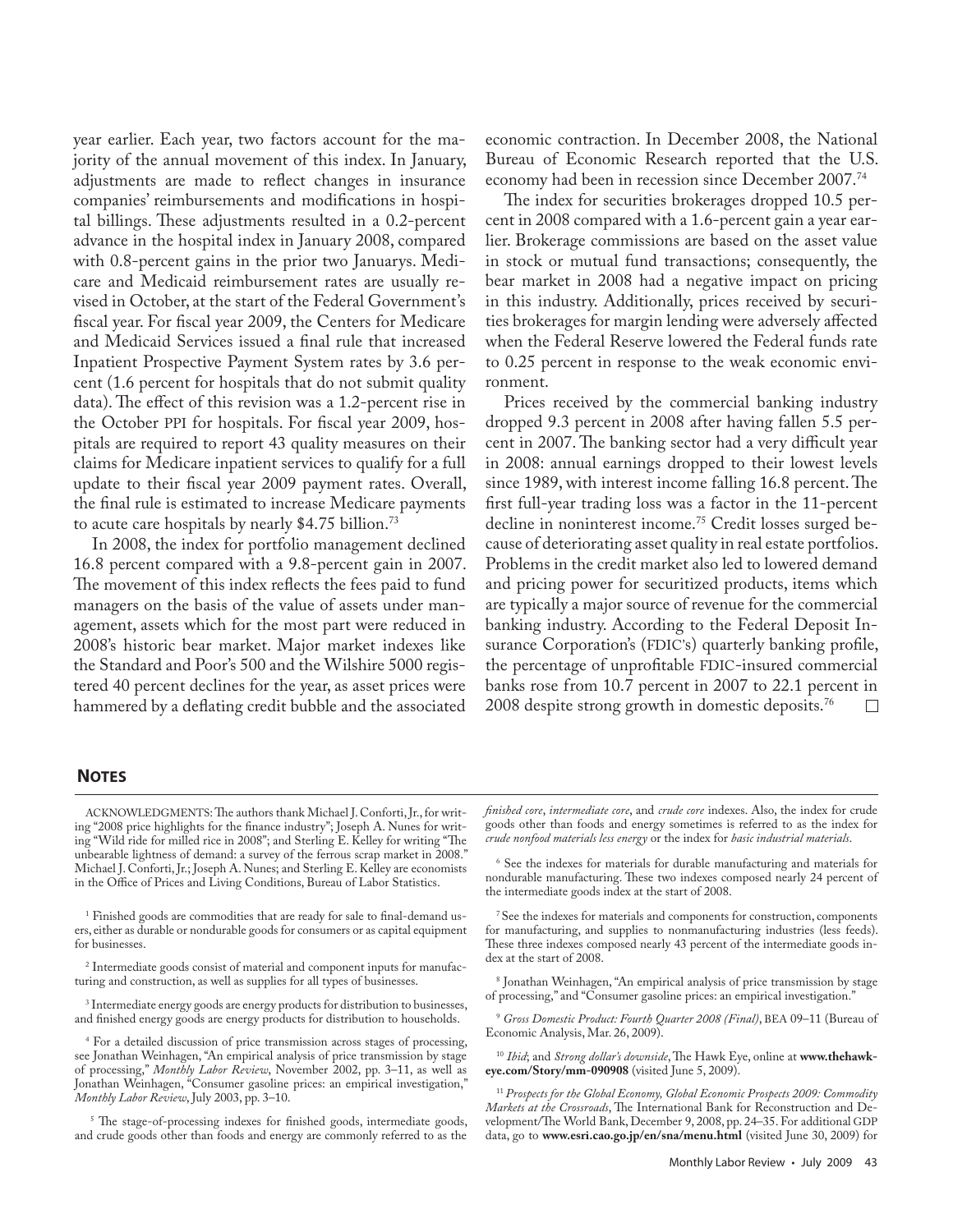data from the Economic and Social Research Institute (ESRI) of Japan, **http:// epp.eurostat.ec.europa.eu** (visited June 30, 2009) for data from EUROSTAT, and **www.stats.gov.cn/enGliSH/ (**visited June 30, 2009) for data from the National Bureau of Statistics of China.

<sup>12</sup> *Federal Reserve Statistical Release, Industrial Production and Capacity Utilization*, G.17 (419), Table 11: "Historical Statistics for Industrial Production, Capacity, and Utilization: Total Industry" (Board of Governors of the Federal Reserve System, Mar. 16, 2009).

<sup>13</sup> The crude and refined petroleum products production, stocks, and consumption data included in this section come from databases of the Energy Information Administration (EIA) of the U.S. Department of Energy. These data are most easily accessed either by visiting the EIA online publication titled *This Week in Petroleum* at **http://tonto.eia.doe.gov/oog/info/twip/twip. asp** (visited June 30, 2009), or by visiting the EIA webpage for U.S. petroleum data at **www.eia.doe.gov/oil\_gas/petroleum/info\_glance/petroleum.html**  (visited June 30, 2009).

<sup>14</sup> *Short-Term Energy Outlook*, Table 3C (Energy Information Administration, June 2009), online report available at **www.eia.doe.gov/emeu/steo/pub/contents.html** (visited June 30, 2009).

<sup>15</sup> See "International Petroleum (Oil) Prices and Crude Oil Import Costs," Energy Information Administration, at **www.eia.doe.gov/emeu/international/oilprice.html** (visited June 30, 2009).

<sup>16</sup> The EIA defines the term *product supplied* as follows: "[Product supplied] approximately represents consumption of petroleum products because it measures the disappearance of these products from primary sources, i.e., refineries, natural gas processing plants, blending plants, pipelines, and bulk terminals. In general, product supplied of each product in any given period is computed as follows: field production, plus refinery production, plus imports, plus unaccounted for crude oil, (plus net receipts when calculated on a PAD District basis), minus stock change, minus crude oil losses, minus refinery inputs, minus exports." The EIA glossary is located at **www.eia.doe.gov/glossary/index.html** (visited June 30, 2009).

17 See **http://tonto.eia.doe.gov/dnav/pet/pet\_cons\_psup\_dc\_nus\_mbbl\_ m.htm** (visited June 30, 2009).

<sup>18</sup> *Natural Gas Prices*, Energy Information Administration, online report available at **http://tonto.eia.doe.gov/dnav/ng/ng\_pri\_sum\_dcu\_nus\_m.htm**  (visited June 30, 2009).

<sup>19</sup> *Weekly Natural Gas Storage and Natural Gas Monthly*, Energy Information Administration, online reports available at **www.eia.doe.gov/oil\_gas/natural\_gas/data\_publications/natural\_gas\_monthly/ngm.html** (visited June 30, 2009). For the definition of working (top storage) gas in underground storage, go to **www.eia.doe.gov/glossary/glossary\_w.htm** (visited June 30, 2009).

<sup>20</sup> *Ibid*.

<sup>21</sup> Propane is a component of the liquefied petroleum gas sector, for which EIA data are available. Within the propane market, there were no major shocks to propane production, imports, stocks, or demand over the 2007 to 2008 period. Data for propane are available at **http://tonto.eia.doe.gov/oog/info/twip/ twip\_propane.html** (visited June 30, 2009), an online publication produced by the EIA.

<sup>22</sup> "Table 1.1. Net Generation by Energy Source," Energy Information Administration, on the Internet at **www.eia.doe.gov/cneaf/electricity/epm/table1\_1.html** (visited June 30, 2009). As of December 2007, the major sources of power and their percentages of net electricity generation were: coal, 48.5 percent; natural gas, 21.6 percent; nuclear power, 19.4 percent; and hydroelectric power, 6.0 percent.

23 U.S. coal-sector data, EIA, on the web at **www.eia.doe.gov/emeu/mer/ coal.html** (visited June 30, 2009).

#### 24 See **www.eia.doe.gov/cneaf/electricity/epm/table1\_1.html**.

25 Renewable resources, as defined by the EIA, include: wood, black liquor (paper pulp waste), other wood waste, biogenic municipal solid waste, landfill gas, sludge waste, agriculture byproducts, other biomass, geothermal energy, solar thermal energy, photovoltaic energy, and wind.

<sup>26</sup> This shift is likely traceable to changing consumer preferences, due in part to higher prices for fossil fuels used for electric power generation. Despite higher prices for coal and natural gas, data from the Electric Power Research Institute describe the comparative cost of electric power generation per megawatt as follows: coal, \$64; nuclear, \$73; natural gas, \$73 to \$87; wind, \$91; and solar, \$175. See "Program on Technology Innovation: Integrated Generation Technology Options," Report No. 1018329, Electric Power Research Institute, November 2008, pp. 1–12, tables 1–4. To retrieve the file, go to **www.epri.com** (visited June 30, 2009), enter "epri 1018329" in the "search" field, and click on the "download" button.

27 "Milk Production," National Agricultural Statistics Service, on the Internet at **http://future.aae.wisc.edu/collection/MilkProduction/mprod\_2008\_ 12.txt** (visited June 30, 2009).

28 The series identifier for fluid milk is WPU016.

29 "Milk Production," on the Internet at **http://future.aae.wisc.edu/collection/MilkProduction/mprod\_2008\_12.txt**.

<sup>30</sup> *Vegetables: Acreage – Spring Quarter (Apr., May, Jun.)*, (USDA National Agricultural Statistics Service, Apr. 4, 2008), on the Internet at **www.nass.usda. gov/Statistics\_by\_State/Florida/Publications/Vegetables/spring/vegspr08. doc** (visited June 30, 2009).

31 See **www.adamsbrothers.com/Adams/PDF/6-20-2008-marketreport.pdf**  (visited June 30, 2009).

<sup>32</sup> *FDA Warns Consumers Nationwide Not to Eat Certain Types of Raw Red Tomatoes*, (U.S. Food and Drug Administration), June 7, 2008, on the Internet at **www.fda.gov/NewsEvents/Newsroom/PressAnnouncements/2008/ ucm116908.htm** (visited June 30, 2009).

<sup>33</sup> The series identifier for fresh fruits and melons is WPU0111.

34 Patricia Miller, "The Big Chill" (USDA Rural Development), on the Internet at **www.rurdev.usda.gov/rbs/pub/mar07/big.htm** (visited June 30, 2009).

<sup>35 "</sup>The Week in Florida Agriculture, December 8-14, 2008," on the Internet at **www.florida-agriculture.com/pubs/pubform/pdf/theweek\_081208. pdf** (visited June 30, 2009).

<sup>36</sup> *Prospective Plantings*, U.S. Department of Agriculture, Mar. 31, 2008, on the Internet at **http://usda.mannlib.cornell.edu/usda/nass/ProsPlan// 2000s/2008/ProsPlan-03-31-2008.pdf** (visited June 30, 2009)

<sup>37</sup> Gary Vocke, Edward Allen and Olga Leifert, Wheat Outlook (USDA, Dec. 15, 2008), on the Internet at **http://usda.mannlib.cornell.edu/usda/ers/WHS/ /2000s/2008/WHS-12-15-2008.pdf** (visited June 30, 2009).

<sup>38</sup> "Table 8—Wheat: U.S. exports and imports for last 6 months (1,000 bushels)," data from the U.S. Census Bureau and ERS calculations using Census trade data, on the Internet at **www.ers.usda.gov/briefing/wheat/Data/WheatOutlookTable8.xls** (visited June 30, 2009).

<sup>40</sup> *World Agricultural Supply and Demand Estimates* (USDA, June 10, 2008), on the Internet at **http://usda.mannlib.cornell.edu/usda/waob/wasde// 2000s/2008/wasde-06-10-2008.pdf** (visited June 30, 2009).

41 "Beef and veal: Monthly U.S. trade (carcass weight, 1,000 pounds)," USDA's livestock and meat trade data, on the Internet at **www.ers.usda.gov/data/meattrade/Data/BeefVeal\_Monthly-Full.xls** (visited June 30, 2009).

<sup>42</sup> The series identifier for slaughter cattle is WPU0131.

<sup>43</sup> "Economic Meltdown Hinders U.S. Beef, Pork Exports, but Long-Term Position Strong," U.S. Meat Export Federation, Nov. 5, 2008, on the Internet at **www.usmef.org/TradeLibrary/News08\_1105a.asp** (visited June 30, 2009).

44 "Beef and veal," on the Internet at **www.ers.usda.gov/data/meattrade/ Data/BeefVeal\_Monthly-Full.xls**.

45 "Table 4—Corn: Marketing year supply and disappearance," *Feed Grains Database: Yearbook Tables*, USDA's Economic Research Service, on the Internet at **www.ers.usda.gov/data/feedgrains/StandardReports/YBtable4.htm** (visited June 30, 2009).

<sup>39</sup> *Ibid*.